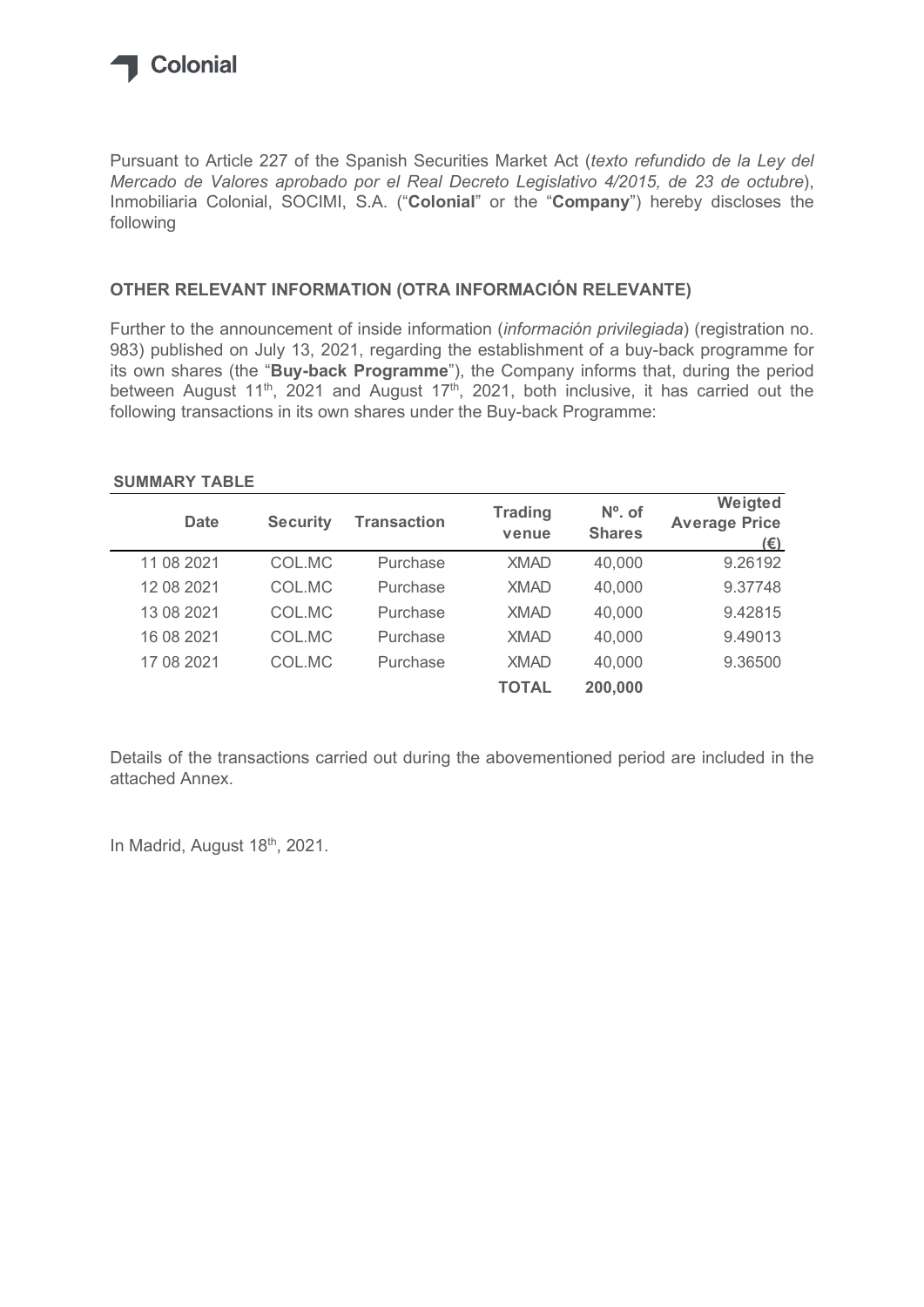## ANNEX

| $N^{\circ}$ . of<br><b>Trading</b><br><b>Security</b><br><b>Transaction</b><br>Intermediary<br>Date<br>Price $(\epsilon)$<br><b>Shares</b><br>venue<br>COL.MC<br><b>XMAD</b><br>355<br>9.01<br>Purchase<br>COL.MC<br>XMAD<br>8.99<br>Banco Sabadell, S.A.<br>Purchase<br>1,201<br>COL.MC<br><b>XMAD</b><br>Banco Sabadell, S.A.<br>11 08 2021<br>Purchase<br>149<br>8.995<br>COL.MC<br><b>XMAD</b><br>172<br>9<br>Banco Sabadell, S.A.<br>11 08 2021<br>Purchase<br>COL.MC<br><b>XMAD</b><br>3<br>11 08 2021<br>Purchase<br>9<br>COL.MC<br>XMAD<br>53<br>9<br>Banco Sabadell, S.A.<br>11 08 2021<br>Purchase<br>COL.MC<br>XMAD<br>Banco Sabadell, S.A.<br>11 08 2021<br>Purchase<br>258<br>9.015<br>COL.MC<br><b>XMAD</b><br>75<br>11 08 2021<br>Purchase<br>9<br>COL.MC<br><b>XMAD</b><br>418<br>9<br>Banco Sabadell, S.A.<br>11 08 2021<br>Purchase<br><b>XMAD</b><br>11 08 2021<br>COL.MC<br>Purchase<br>305<br>9.03<br>Banco Sabadell, S.A.<br>COL.MC<br>XMAD<br>859<br>11 08 2021<br>Purchase<br>9.01<br>Banco Sabadell, S.A.<br>COL.MC<br>XMAD<br>635<br>9.015<br>Banco Sabadell, S.A.<br>11 08 2021<br>Purchase<br>COL.MC<br><b>XMAD</b><br>92<br>9.02<br>Banco Sabadell, S.A.<br>11 08 2021<br>Purchase<br>170<br>11 08 2021<br>COL.MC<br>Purchase<br>XMAD<br>9.015<br>11 08 2021<br>COL.MC<br><b>XMAD</b><br>9.015<br>Purchase<br>124<br>COL.MC<br><b>XMAD</b><br>77<br>9.01<br>11 08 2021<br>Purchase<br>COL.MC<br><b>XMAD</b><br>55<br>9.01<br>11 08 2021<br>Purchase<br>COL.MC<br>XMAD<br>899<br>9.01<br>11 08 2021<br>Purchase<br>COL.MC<br><b>XMAD</b><br>9.025<br>11 08 2021<br>Purchase<br>267<br>COL.MC<br><b>XMAD</b><br>71<br>9.025<br>11 08 2021<br>Purchase<br><b>XMAD</b><br>195<br>9.025<br>11 08 2021<br>COL.MC<br>Purchase<br><b>XMAD</b><br>9.01<br>11 08 2021<br>COL.MC<br>Purchase<br>1,081<br>COL.MC<br><b>XMAD</b><br>341<br>11 08 2021<br>Purchase<br>9<br>COL.MC<br><b>XMAD</b><br>258<br>8.99<br>11 08 2021<br>Purchase<br>COL.MC<br>Purchase<br><b>XMAD</b><br>506<br>8.985<br>COL.MC<br>Purchase<br><b>XMAD</b><br>243<br>8.985<br>11 08 2021<br>COL.MC<br>XMAD<br>271<br>8.985<br>Purchase<br>COL.MC<br><b>XMAD</b><br>57<br>8.975<br>11 08 2021<br>Purchase<br>COL.MC<br><b>XMAD</b><br>8.97<br>11 08 2021<br>Purchase<br>188<br>COL.MC<br><b>XMAD</b><br>623<br>11 08 2021<br>Purchase<br>8.97<br>COL.MC<br><b>XMAD</b><br>262<br>8.96<br>11 08 2021<br>Purchase<br>COL.MC<br><b>XMAD</b><br>275<br>8.96<br>11 08 2021<br>Purchase<br><b>XMAD</b><br>114<br>11 08 2021<br>COL.MC<br>8.965<br>Purchase<br>XMAD<br>268<br>8.97<br>11 08 2021<br>COL.MC<br>Purchase<br>COL.MC<br><b>XMAD</b><br>1,403<br>8.96<br>Purchase<br>COL.MC<br><b>XMAD</b><br>Purchase<br>92<br>8.985<br>COL.MC<br>8.99<br>Purchase<br><b>XMAD</b><br>131<br>389<br>COL.MC<br>Purchase<br><b>XMAD</b><br>8.98<br><b>XMAD</b><br>COL.MC<br>Purchase<br>$\mathbf{1}$<br>8.98<br>COL.MC<br><b>XMAD</b><br>8.985<br>11 08 2021<br>Purchase<br>341<br>COL.MC<br><b>XMAD</b><br>8.985<br>Purchase<br>152<br>COL.MC<br><b>XMAD</b><br>8.985<br>Purchase<br>168<br><b>XMAD</b><br>8.995<br>11 08 2021<br>COL.MC<br>Purchase<br>562<br><b>XMAD</b><br>49<br>8.99<br>11 08 2021<br>COL.MC<br>Purchase<br><b>XMAD</b><br>34<br>11 08 2021<br>COL.MC<br>Purchase<br>8.99 |            |        |          | <b>ANNEX</b> |     |       |                      |
|-------------------------------------------------------------------------------------------------------------------------------------------------------------------------------------------------------------------------------------------------------------------------------------------------------------------------------------------------------------------------------------------------------------------------------------------------------------------------------------------------------------------------------------------------------------------------------------------------------------------------------------------------------------------------------------------------------------------------------------------------------------------------------------------------------------------------------------------------------------------------------------------------------------------------------------------------------------------------------------------------------------------------------------------------------------------------------------------------------------------------------------------------------------------------------------------------------------------------------------------------------------------------------------------------------------------------------------------------------------------------------------------------------------------------------------------------------------------------------------------------------------------------------------------------------------------------------------------------------------------------------------------------------------------------------------------------------------------------------------------------------------------------------------------------------------------------------------------------------------------------------------------------------------------------------------------------------------------------------------------------------------------------------------------------------------------------------------------------------------------------------------------------------------------------------------------------------------------------------------------------------------------------------------------------------------------------------------------------------------------------------------------------------------------------------------------------------------------------------------------------------------------------------------------------------------------------------------------------------------------------------------------------------------------------------------------------------------------------------------------------------------------------------------------------------------------------------------------------------------------------------------------------------------------------------------------------------------------------------------------------------------------------------------------------------------------------------------------------------------------------------------------------------------------------------------------------------------------------------------------------------------------------|------------|--------|----------|--------------|-----|-------|----------------------|
| Banco Sabadell, S.A.<br>Banco Sabadell, S.A.<br>Banco Sabadell, S.A.<br>Banco Sabadell, S.A.<br>Banco Sabadell, S.A.<br>Banco Sabadell, S.A.<br>Banco Sabadell, S.A.<br>Banco Sabadell, S.A.<br>Banco Sabadell, S.A.<br>Banco Sabadell, S.A.<br>Banco Sabadell, S.A.<br>Banco Sabadell, S.A.<br>Banco Sabadell, S.A.<br>Banco Sabadell, S.A.<br>Banco Sabadell, S.A.<br>Banco Sabadell, S.A.<br>Banco Sabadell, S.A.<br>Banco Sabadell, S.A.<br>Banco Sabadell, S.A.<br>Banco Sabadell, S.A.<br>Banco Sabadell, S.A.<br>Banco Sabadell, S.A.<br>Banco Sabadell, S.A.<br>Banco Sabadell, S.A.<br>Banco Sabadell, S.A.<br>Banco Sabadell, S.A.<br>Banco Sabadell, S.A.<br>Banco Sabadell, S.A.<br>Banco Sabadell, S.A.<br>Banco Sabadell, S.A.<br>Banco Sabadell, S.A.<br>Banco Sabadell, S.A.<br>Banco Sabadell, S.A.<br>Banco Sabadell, S.A.<br>Banco Sabadell, S.A.                                                                                                                                                                                                                                                                                                                                                                                                                                                                                                                                                                                                                                                                                                                                                                                                                                                                                                                                                                                                                                                                                                                                                                                                                                                                                                                                                                                                                                                                                                                                                                                                                                                                                                                                                                                                                                                                                                                                                                                                                                                                                                                                                                                                                                                                                                                                                                                                    |            |        |          |              |     |       |                      |
|                                                                                                                                                                                                                                                                                                                                                                                                                                                                                                                                                                                                                                                                                                                                                                                                                                                                                                                                                                                                                                                                                                                                                                                                                                                                                                                                                                                                                                                                                                                                                                                                                                                                                                                                                                                                                                                                                                                                                                                                                                                                                                                                                                                                                                                                                                                                                                                                                                                                                                                                                                                                                                                                                                                                                                                                                                                                                                                                                                                                                                                                                                                                                                                                                                                                         | 11 08 2021 |        |          |              |     |       |                      |
|                                                                                                                                                                                                                                                                                                                                                                                                                                                                                                                                                                                                                                                                                                                                                                                                                                                                                                                                                                                                                                                                                                                                                                                                                                                                                                                                                                                                                                                                                                                                                                                                                                                                                                                                                                                                                                                                                                                                                                                                                                                                                                                                                                                                                                                                                                                                                                                                                                                                                                                                                                                                                                                                                                                                                                                                                                                                                                                                                                                                                                                                                                                                                                                                                                                                         | 11 08 2021 |        |          |              |     |       |                      |
|                                                                                                                                                                                                                                                                                                                                                                                                                                                                                                                                                                                                                                                                                                                                                                                                                                                                                                                                                                                                                                                                                                                                                                                                                                                                                                                                                                                                                                                                                                                                                                                                                                                                                                                                                                                                                                                                                                                                                                                                                                                                                                                                                                                                                                                                                                                                                                                                                                                                                                                                                                                                                                                                                                                                                                                                                                                                                                                                                                                                                                                                                                                                                                                                                                                                         |            |        |          |              |     |       |                      |
|                                                                                                                                                                                                                                                                                                                                                                                                                                                                                                                                                                                                                                                                                                                                                                                                                                                                                                                                                                                                                                                                                                                                                                                                                                                                                                                                                                                                                                                                                                                                                                                                                                                                                                                                                                                                                                                                                                                                                                                                                                                                                                                                                                                                                                                                                                                                                                                                                                                                                                                                                                                                                                                                                                                                                                                                                                                                                                                                                                                                                                                                                                                                                                                                                                                                         |            |        |          |              |     |       |                      |
|                                                                                                                                                                                                                                                                                                                                                                                                                                                                                                                                                                                                                                                                                                                                                                                                                                                                                                                                                                                                                                                                                                                                                                                                                                                                                                                                                                                                                                                                                                                                                                                                                                                                                                                                                                                                                                                                                                                                                                                                                                                                                                                                                                                                                                                                                                                                                                                                                                                                                                                                                                                                                                                                                                                                                                                                                                                                                                                                                                                                                                                                                                                                                                                                                                                                         |            |        |          |              |     |       |                      |
|                                                                                                                                                                                                                                                                                                                                                                                                                                                                                                                                                                                                                                                                                                                                                                                                                                                                                                                                                                                                                                                                                                                                                                                                                                                                                                                                                                                                                                                                                                                                                                                                                                                                                                                                                                                                                                                                                                                                                                                                                                                                                                                                                                                                                                                                                                                                                                                                                                                                                                                                                                                                                                                                                                                                                                                                                                                                                                                                                                                                                                                                                                                                                                                                                                                                         |            |        |          |              |     |       |                      |
|                                                                                                                                                                                                                                                                                                                                                                                                                                                                                                                                                                                                                                                                                                                                                                                                                                                                                                                                                                                                                                                                                                                                                                                                                                                                                                                                                                                                                                                                                                                                                                                                                                                                                                                                                                                                                                                                                                                                                                                                                                                                                                                                                                                                                                                                                                                                                                                                                                                                                                                                                                                                                                                                                                                                                                                                                                                                                                                                                                                                                                                                                                                                                                                                                                                                         |            |        |          |              |     |       |                      |
|                                                                                                                                                                                                                                                                                                                                                                                                                                                                                                                                                                                                                                                                                                                                                                                                                                                                                                                                                                                                                                                                                                                                                                                                                                                                                                                                                                                                                                                                                                                                                                                                                                                                                                                                                                                                                                                                                                                                                                                                                                                                                                                                                                                                                                                                                                                                                                                                                                                                                                                                                                                                                                                                                                                                                                                                                                                                                                                                                                                                                                                                                                                                                                                                                                                                         |            |        |          |              |     |       |                      |
|                                                                                                                                                                                                                                                                                                                                                                                                                                                                                                                                                                                                                                                                                                                                                                                                                                                                                                                                                                                                                                                                                                                                                                                                                                                                                                                                                                                                                                                                                                                                                                                                                                                                                                                                                                                                                                                                                                                                                                                                                                                                                                                                                                                                                                                                                                                                                                                                                                                                                                                                                                                                                                                                                                                                                                                                                                                                                                                                                                                                                                                                                                                                                                                                                                                                         |            |        |          |              |     |       |                      |
|                                                                                                                                                                                                                                                                                                                                                                                                                                                                                                                                                                                                                                                                                                                                                                                                                                                                                                                                                                                                                                                                                                                                                                                                                                                                                                                                                                                                                                                                                                                                                                                                                                                                                                                                                                                                                                                                                                                                                                                                                                                                                                                                                                                                                                                                                                                                                                                                                                                                                                                                                                                                                                                                                                                                                                                                                                                                                                                                                                                                                                                                                                                                                                                                                                                                         |            |        |          |              |     |       |                      |
|                                                                                                                                                                                                                                                                                                                                                                                                                                                                                                                                                                                                                                                                                                                                                                                                                                                                                                                                                                                                                                                                                                                                                                                                                                                                                                                                                                                                                                                                                                                                                                                                                                                                                                                                                                                                                                                                                                                                                                                                                                                                                                                                                                                                                                                                                                                                                                                                                                                                                                                                                                                                                                                                                                                                                                                                                                                                                                                                                                                                                                                                                                                                                                                                                                                                         |            |        |          |              |     |       |                      |
|                                                                                                                                                                                                                                                                                                                                                                                                                                                                                                                                                                                                                                                                                                                                                                                                                                                                                                                                                                                                                                                                                                                                                                                                                                                                                                                                                                                                                                                                                                                                                                                                                                                                                                                                                                                                                                                                                                                                                                                                                                                                                                                                                                                                                                                                                                                                                                                                                                                                                                                                                                                                                                                                                                                                                                                                                                                                                                                                                                                                                                                                                                                                                                                                                                                                         |            |        |          |              |     |       |                      |
|                                                                                                                                                                                                                                                                                                                                                                                                                                                                                                                                                                                                                                                                                                                                                                                                                                                                                                                                                                                                                                                                                                                                                                                                                                                                                                                                                                                                                                                                                                                                                                                                                                                                                                                                                                                                                                                                                                                                                                                                                                                                                                                                                                                                                                                                                                                                                                                                                                                                                                                                                                                                                                                                                                                                                                                                                                                                                                                                                                                                                                                                                                                                                                                                                                                                         |            |        |          |              |     |       |                      |
|                                                                                                                                                                                                                                                                                                                                                                                                                                                                                                                                                                                                                                                                                                                                                                                                                                                                                                                                                                                                                                                                                                                                                                                                                                                                                                                                                                                                                                                                                                                                                                                                                                                                                                                                                                                                                                                                                                                                                                                                                                                                                                                                                                                                                                                                                                                                                                                                                                                                                                                                                                                                                                                                                                                                                                                                                                                                                                                                                                                                                                                                                                                                                                                                                                                                         |            |        |          |              |     |       |                      |
|                                                                                                                                                                                                                                                                                                                                                                                                                                                                                                                                                                                                                                                                                                                                                                                                                                                                                                                                                                                                                                                                                                                                                                                                                                                                                                                                                                                                                                                                                                                                                                                                                                                                                                                                                                                                                                                                                                                                                                                                                                                                                                                                                                                                                                                                                                                                                                                                                                                                                                                                                                                                                                                                                                                                                                                                                                                                                                                                                                                                                                                                                                                                                                                                                                                                         |            |        |          |              |     |       |                      |
|                                                                                                                                                                                                                                                                                                                                                                                                                                                                                                                                                                                                                                                                                                                                                                                                                                                                                                                                                                                                                                                                                                                                                                                                                                                                                                                                                                                                                                                                                                                                                                                                                                                                                                                                                                                                                                                                                                                                                                                                                                                                                                                                                                                                                                                                                                                                                                                                                                                                                                                                                                                                                                                                                                                                                                                                                                                                                                                                                                                                                                                                                                                                                                                                                                                                         |            |        |          |              |     |       |                      |
|                                                                                                                                                                                                                                                                                                                                                                                                                                                                                                                                                                                                                                                                                                                                                                                                                                                                                                                                                                                                                                                                                                                                                                                                                                                                                                                                                                                                                                                                                                                                                                                                                                                                                                                                                                                                                                                                                                                                                                                                                                                                                                                                                                                                                                                                                                                                                                                                                                                                                                                                                                                                                                                                                                                                                                                                                                                                                                                                                                                                                                                                                                                                                                                                                                                                         |            |        |          |              |     |       |                      |
|                                                                                                                                                                                                                                                                                                                                                                                                                                                                                                                                                                                                                                                                                                                                                                                                                                                                                                                                                                                                                                                                                                                                                                                                                                                                                                                                                                                                                                                                                                                                                                                                                                                                                                                                                                                                                                                                                                                                                                                                                                                                                                                                                                                                                                                                                                                                                                                                                                                                                                                                                                                                                                                                                                                                                                                                                                                                                                                                                                                                                                                                                                                                                                                                                                                                         |            |        |          |              |     |       |                      |
|                                                                                                                                                                                                                                                                                                                                                                                                                                                                                                                                                                                                                                                                                                                                                                                                                                                                                                                                                                                                                                                                                                                                                                                                                                                                                                                                                                                                                                                                                                                                                                                                                                                                                                                                                                                                                                                                                                                                                                                                                                                                                                                                                                                                                                                                                                                                                                                                                                                                                                                                                                                                                                                                                                                                                                                                                                                                                                                                                                                                                                                                                                                                                                                                                                                                         |            |        |          |              |     |       |                      |
|                                                                                                                                                                                                                                                                                                                                                                                                                                                                                                                                                                                                                                                                                                                                                                                                                                                                                                                                                                                                                                                                                                                                                                                                                                                                                                                                                                                                                                                                                                                                                                                                                                                                                                                                                                                                                                                                                                                                                                                                                                                                                                                                                                                                                                                                                                                                                                                                                                                                                                                                                                                                                                                                                                                                                                                                                                                                                                                                                                                                                                                                                                                                                                                                                                                                         |            |        |          |              |     |       |                      |
|                                                                                                                                                                                                                                                                                                                                                                                                                                                                                                                                                                                                                                                                                                                                                                                                                                                                                                                                                                                                                                                                                                                                                                                                                                                                                                                                                                                                                                                                                                                                                                                                                                                                                                                                                                                                                                                                                                                                                                                                                                                                                                                                                                                                                                                                                                                                                                                                                                                                                                                                                                                                                                                                                                                                                                                                                                                                                                                                                                                                                                                                                                                                                                                                                                                                         |            |        |          |              |     |       |                      |
|                                                                                                                                                                                                                                                                                                                                                                                                                                                                                                                                                                                                                                                                                                                                                                                                                                                                                                                                                                                                                                                                                                                                                                                                                                                                                                                                                                                                                                                                                                                                                                                                                                                                                                                                                                                                                                                                                                                                                                                                                                                                                                                                                                                                                                                                                                                                                                                                                                                                                                                                                                                                                                                                                                                                                                                                                                                                                                                                                                                                                                                                                                                                                                                                                                                                         |            |        |          |              |     |       |                      |
|                                                                                                                                                                                                                                                                                                                                                                                                                                                                                                                                                                                                                                                                                                                                                                                                                                                                                                                                                                                                                                                                                                                                                                                                                                                                                                                                                                                                                                                                                                                                                                                                                                                                                                                                                                                                                                                                                                                                                                                                                                                                                                                                                                                                                                                                                                                                                                                                                                                                                                                                                                                                                                                                                                                                                                                                                                                                                                                                                                                                                                                                                                                                                                                                                                                                         |            |        |          |              |     |       |                      |
|                                                                                                                                                                                                                                                                                                                                                                                                                                                                                                                                                                                                                                                                                                                                                                                                                                                                                                                                                                                                                                                                                                                                                                                                                                                                                                                                                                                                                                                                                                                                                                                                                                                                                                                                                                                                                                                                                                                                                                                                                                                                                                                                                                                                                                                                                                                                                                                                                                                                                                                                                                                                                                                                                                                                                                                                                                                                                                                                                                                                                                                                                                                                                                                                                                                                         |            |        |          |              |     |       |                      |
|                                                                                                                                                                                                                                                                                                                                                                                                                                                                                                                                                                                                                                                                                                                                                                                                                                                                                                                                                                                                                                                                                                                                                                                                                                                                                                                                                                                                                                                                                                                                                                                                                                                                                                                                                                                                                                                                                                                                                                                                                                                                                                                                                                                                                                                                                                                                                                                                                                                                                                                                                                                                                                                                                                                                                                                                                                                                                                                                                                                                                                                                                                                                                                                                                                                                         | 11 08 2021 |        |          |              |     |       |                      |
|                                                                                                                                                                                                                                                                                                                                                                                                                                                                                                                                                                                                                                                                                                                                                                                                                                                                                                                                                                                                                                                                                                                                                                                                                                                                                                                                                                                                                                                                                                                                                                                                                                                                                                                                                                                                                                                                                                                                                                                                                                                                                                                                                                                                                                                                                                                                                                                                                                                                                                                                                                                                                                                                                                                                                                                                                                                                                                                                                                                                                                                                                                                                                                                                                                                                         | 11 08 2021 |        |          |              |     |       |                      |
|                                                                                                                                                                                                                                                                                                                                                                                                                                                                                                                                                                                                                                                                                                                                                                                                                                                                                                                                                                                                                                                                                                                                                                                                                                                                                                                                                                                                                                                                                                                                                                                                                                                                                                                                                                                                                                                                                                                                                                                                                                                                                                                                                                                                                                                                                                                                                                                                                                                                                                                                                                                                                                                                                                                                                                                                                                                                                                                                                                                                                                                                                                                                                                                                                                                                         |            |        |          |              |     |       |                      |
|                                                                                                                                                                                                                                                                                                                                                                                                                                                                                                                                                                                                                                                                                                                                                                                                                                                                                                                                                                                                                                                                                                                                                                                                                                                                                                                                                                                                                                                                                                                                                                                                                                                                                                                                                                                                                                                                                                                                                                                                                                                                                                                                                                                                                                                                                                                                                                                                                                                                                                                                                                                                                                                                                                                                                                                                                                                                                                                                                                                                                                                                                                                                                                                                                                                                         |            |        |          |              |     |       |                      |
|                                                                                                                                                                                                                                                                                                                                                                                                                                                                                                                                                                                                                                                                                                                                                                                                                                                                                                                                                                                                                                                                                                                                                                                                                                                                                                                                                                                                                                                                                                                                                                                                                                                                                                                                                                                                                                                                                                                                                                                                                                                                                                                                                                                                                                                                                                                                                                                                                                                                                                                                                                                                                                                                                                                                                                                                                                                                                                                                                                                                                                                                                                                                                                                                                                                                         |            |        |          |              |     |       |                      |
|                                                                                                                                                                                                                                                                                                                                                                                                                                                                                                                                                                                                                                                                                                                                                                                                                                                                                                                                                                                                                                                                                                                                                                                                                                                                                                                                                                                                                                                                                                                                                                                                                                                                                                                                                                                                                                                                                                                                                                                                                                                                                                                                                                                                                                                                                                                                                                                                                                                                                                                                                                                                                                                                                                                                                                                                                                                                                                                                                                                                                                                                                                                                                                                                                                                                         |            |        |          |              |     |       |                      |
|                                                                                                                                                                                                                                                                                                                                                                                                                                                                                                                                                                                                                                                                                                                                                                                                                                                                                                                                                                                                                                                                                                                                                                                                                                                                                                                                                                                                                                                                                                                                                                                                                                                                                                                                                                                                                                                                                                                                                                                                                                                                                                                                                                                                                                                                                                                                                                                                                                                                                                                                                                                                                                                                                                                                                                                                                                                                                                                                                                                                                                                                                                                                                                                                                                                                         |            |        |          |              |     |       |                      |
|                                                                                                                                                                                                                                                                                                                                                                                                                                                                                                                                                                                                                                                                                                                                                                                                                                                                                                                                                                                                                                                                                                                                                                                                                                                                                                                                                                                                                                                                                                                                                                                                                                                                                                                                                                                                                                                                                                                                                                                                                                                                                                                                                                                                                                                                                                                                                                                                                                                                                                                                                                                                                                                                                                                                                                                                                                                                                                                                                                                                                                                                                                                                                                                                                                                                         |            |        |          |              |     |       |                      |
|                                                                                                                                                                                                                                                                                                                                                                                                                                                                                                                                                                                                                                                                                                                                                                                                                                                                                                                                                                                                                                                                                                                                                                                                                                                                                                                                                                                                                                                                                                                                                                                                                                                                                                                                                                                                                                                                                                                                                                                                                                                                                                                                                                                                                                                                                                                                                                                                                                                                                                                                                                                                                                                                                                                                                                                                                                                                                                                                                                                                                                                                                                                                                                                                                                                                         |            |        |          |              |     |       |                      |
|                                                                                                                                                                                                                                                                                                                                                                                                                                                                                                                                                                                                                                                                                                                                                                                                                                                                                                                                                                                                                                                                                                                                                                                                                                                                                                                                                                                                                                                                                                                                                                                                                                                                                                                                                                                                                                                                                                                                                                                                                                                                                                                                                                                                                                                                                                                                                                                                                                                                                                                                                                                                                                                                                                                                                                                                                                                                                                                                                                                                                                                                                                                                                                                                                                                                         |            |        |          |              |     |       |                      |
|                                                                                                                                                                                                                                                                                                                                                                                                                                                                                                                                                                                                                                                                                                                                                                                                                                                                                                                                                                                                                                                                                                                                                                                                                                                                                                                                                                                                                                                                                                                                                                                                                                                                                                                                                                                                                                                                                                                                                                                                                                                                                                                                                                                                                                                                                                                                                                                                                                                                                                                                                                                                                                                                                                                                                                                                                                                                                                                                                                                                                                                                                                                                                                                                                                                                         | 11 08 2021 |        |          |              |     |       |                      |
|                                                                                                                                                                                                                                                                                                                                                                                                                                                                                                                                                                                                                                                                                                                                                                                                                                                                                                                                                                                                                                                                                                                                                                                                                                                                                                                                                                                                                                                                                                                                                                                                                                                                                                                                                                                                                                                                                                                                                                                                                                                                                                                                                                                                                                                                                                                                                                                                                                                                                                                                                                                                                                                                                                                                                                                                                                                                                                                                                                                                                                                                                                                                                                                                                                                                         | 11 08 2021 |        |          |              |     |       |                      |
|                                                                                                                                                                                                                                                                                                                                                                                                                                                                                                                                                                                                                                                                                                                                                                                                                                                                                                                                                                                                                                                                                                                                                                                                                                                                                                                                                                                                                                                                                                                                                                                                                                                                                                                                                                                                                                                                                                                                                                                                                                                                                                                                                                                                                                                                                                                                                                                                                                                                                                                                                                                                                                                                                                                                                                                                                                                                                                                                                                                                                                                                                                                                                                                                                                                                         | 11 08 2021 |        |          |              |     |       |                      |
|                                                                                                                                                                                                                                                                                                                                                                                                                                                                                                                                                                                                                                                                                                                                                                                                                                                                                                                                                                                                                                                                                                                                                                                                                                                                                                                                                                                                                                                                                                                                                                                                                                                                                                                                                                                                                                                                                                                                                                                                                                                                                                                                                                                                                                                                                                                                                                                                                                                                                                                                                                                                                                                                                                                                                                                                                                                                                                                                                                                                                                                                                                                                                                                                                                                                         | 11 08 2021 |        |          |              |     |       |                      |
|                                                                                                                                                                                                                                                                                                                                                                                                                                                                                                                                                                                                                                                                                                                                                                                                                                                                                                                                                                                                                                                                                                                                                                                                                                                                                                                                                                                                                                                                                                                                                                                                                                                                                                                                                                                                                                                                                                                                                                                                                                                                                                                                                                                                                                                                                                                                                                                                                                                                                                                                                                                                                                                                                                                                                                                                                                                                                                                                                                                                                                                                                                                                                                                                                                                                         | 11 08 2021 |        |          |              |     |       |                      |
|                                                                                                                                                                                                                                                                                                                                                                                                                                                                                                                                                                                                                                                                                                                                                                                                                                                                                                                                                                                                                                                                                                                                                                                                                                                                                                                                                                                                                                                                                                                                                                                                                                                                                                                                                                                                                                                                                                                                                                                                                                                                                                                                                                                                                                                                                                                                                                                                                                                                                                                                                                                                                                                                                                                                                                                                                                                                                                                                                                                                                                                                                                                                                                                                                                                                         |            |        |          |              |     |       |                      |
|                                                                                                                                                                                                                                                                                                                                                                                                                                                                                                                                                                                                                                                                                                                                                                                                                                                                                                                                                                                                                                                                                                                                                                                                                                                                                                                                                                                                                                                                                                                                                                                                                                                                                                                                                                                                                                                                                                                                                                                                                                                                                                                                                                                                                                                                                                                                                                                                                                                                                                                                                                                                                                                                                                                                                                                                                                                                                                                                                                                                                                                                                                                                                                                                                                                                         | 11 08 2021 |        |          |              |     |       |                      |
|                                                                                                                                                                                                                                                                                                                                                                                                                                                                                                                                                                                                                                                                                                                                                                                                                                                                                                                                                                                                                                                                                                                                                                                                                                                                                                                                                                                                                                                                                                                                                                                                                                                                                                                                                                                                                                                                                                                                                                                                                                                                                                                                                                                                                                                                                                                                                                                                                                                                                                                                                                                                                                                                                                                                                                                                                                                                                                                                                                                                                                                                                                                                                                                                                                                                         | 11 08 2021 |        |          |              |     |       |                      |
|                                                                                                                                                                                                                                                                                                                                                                                                                                                                                                                                                                                                                                                                                                                                                                                                                                                                                                                                                                                                                                                                                                                                                                                                                                                                                                                                                                                                                                                                                                                                                                                                                                                                                                                                                                                                                                                                                                                                                                                                                                                                                                                                                                                                                                                                                                                                                                                                                                                                                                                                                                                                                                                                                                                                                                                                                                                                                                                                                                                                                                                                                                                                                                                                                                                                         |            |        |          |              |     |       |                      |
|                                                                                                                                                                                                                                                                                                                                                                                                                                                                                                                                                                                                                                                                                                                                                                                                                                                                                                                                                                                                                                                                                                                                                                                                                                                                                                                                                                                                                                                                                                                                                                                                                                                                                                                                                                                                                                                                                                                                                                                                                                                                                                                                                                                                                                                                                                                                                                                                                                                                                                                                                                                                                                                                                                                                                                                                                                                                                                                                                                                                                                                                                                                                                                                                                                                                         |            |        |          |              |     |       |                      |
|                                                                                                                                                                                                                                                                                                                                                                                                                                                                                                                                                                                                                                                                                                                                                                                                                                                                                                                                                                                                                                                                                                                                                                                                                                                                                                                                                                                                                                                                                                                                                                                                                                                                                                                                                                                                                                                                                                                                                                                                                                                                                                                                                                                                                                                                                                                                                                                                                                                                                                                                                                                                                                                                                                                                                                                                                                                                                                                                                                                                                                                                                                                                                                                                                                                                         |            |        |          |              |     |       |                      |
|                                                                                                                                                                                                                                                                                                                                                                                                                                                                                                                                                                                                                                                                                                                                                                                                                                                                                                                                                                                                                                                                                                                                                                                                                                                                                                                                                                                                                                                                                                                                                                                                                                                                                                                                                                                                                                                                                                                                                                                                                                                                                                                                                                                                                                                                                                                                                                                                                                                                                                                                                                                                                                                                                                                                                                                                                                                                                                                                                                                                                                                                                                                                                                                                                                                                         | 11 08 2021 | COL.MC | Purchase | <b>XMAD</b>  | 212 | 8.995 | Banco Sabadell, S.A. |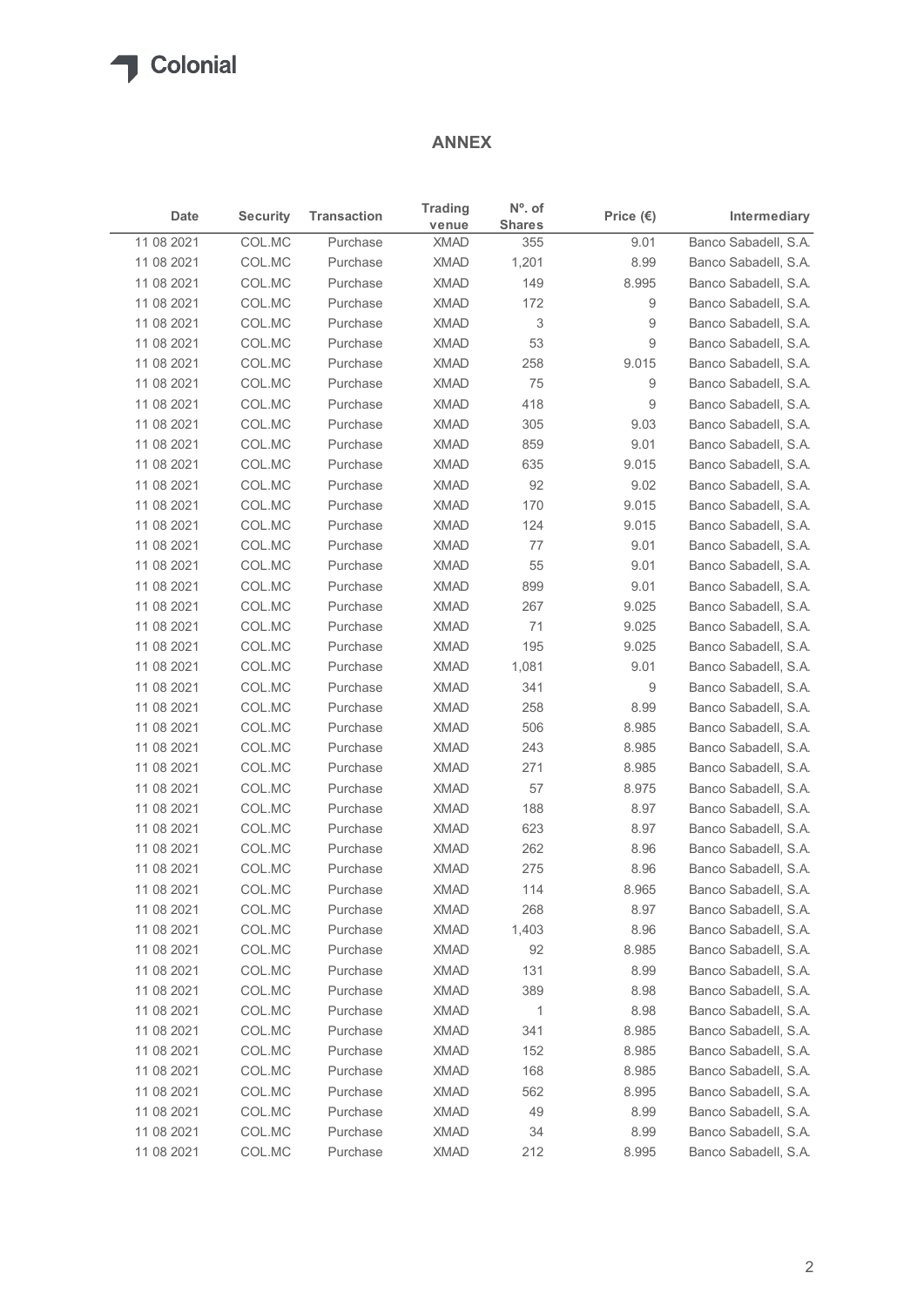

| Date                     | <b>Security</b>  | <b>Transaction</b>   | <b>Trading</b>             | N°. of               | Price $(\epsilon)$ | Intermediary                                 |
|--------------------------|------------------|----------------------|----------------------------|----------------------|--------------------|----------------------------------------------|
| 11 08 2021               | COL.MC           | Purchase             | venue<br><b>XMAD</b>       | <b>Shares</b><br>957 | 8.995              | Banco Sabadell, S.A.                         |
| 11 08 2021               | COL.MC           | Purchase             | <b>XMAD</b>                | 190                  | 8.985              | Banco Sabadell, S.A.                         |
| 11 08 2021               | COL.MC           | Purchase             | <b>XMAD</b>                | 429                  | 8.96               | Banco Sabadell, S.A.                         |
| 11 08 2021               | COL.MC           | Purchase             | <b>XMAD</b>                | 39                   | 8.96               | Banco Sabadell, S.A.                         |
| 11 08 2021               | COL.MC           | Purchase             | <b>XMAD</b>                | 143                  | 8.955              | Banco Sabadell, S.A.                         |
| 11 08 2021               | COL.MC           | Purchase             | <b>XMAD</b>                | 291                  | 8.94               | Banco Sabadell, S.A.                         |
| 11 08 2021<br>11 08 2021 | COL.MC<br>COL.MC | Purchase<br>Purchase | <b>XMAD</b><br><b>XMAD</b> | 486<br>95            | 8.945<br>8.945     | Banco Sabadell, S.A.<br>Banco Sabadell, S.A. |
| 11 08 2021               | COL.MC           | Purchase             | <b>XMAD</b>                | 228                  | 8.975              | Banco Sabadell, S.A.                         |
| 11 08 2021               | COL.MC           | Purchase             | <b>XMAD</b>                | 334                  | 8.975              | Banco Sabadell, S.A.                         |
| 11 08 2021               | COL.MC           | Purchase             | <b>XMAD</b>                | 127                  | 8.97               | Banco Sabadell, S.A.                         |
| 11 08 2021               | COL.MC           | Purchase             | <b>XMAD</b>                | 286                  | 8.965              | Banco Sabadell, S.A.                         |
| 11 08 2021               | COL.MC           | Purchase             | <b>XMAD</b>                | 158                  | 8.945              | Banco Sabadell, S.A.                         |
| 11 08 2021               | COL.MC           | Purchase             | XMAD                       | 29                   | 8.935              | Banco Sabadell, S.A.                         |
| 11 08 2021               | COL.MC           | Purchase             | <b>XMAD</b>                | 268<br>171           | 9.08<br>9.105      | Banco Sabadell, S.A.<br>Banco Sabadell, S.A. |
| 11 08 2021<br>11 08 2021 | COL.MC<br>COL.MC | Purchase<br>Purchase | <b>XMAD</b><br><b>XMAD</b> | 146                  | 9.095              | Banco Sabadell, S.A.                         |
| 11 08 2021               | COL.MC           | Purchase             | XMAD                       | 350                  | 9.075              | Banco Sabadell, S.A.                         |
| 11 08 2021               | COL.MC           | Purchase             | <b>XMAD</b>                | 276                  | 9.075              | Banco Sabadell, S.A.                         |
| 11 08 2021               | COL.MC           | Purchase             | <b>XMAD</b>                | 263                  | 9.075              | Banco Sabadell, S.A.                         |
| 11 08 2021               | COL.MC           | Purchase             | <b>XMAD</b>                | 27                   | 9.065              | Banco Sabadell, S.A.                         |
| 11 08 2021               | COL.MC           | Purchase             | XMAD                       | 306                  | 9.065              | Banco Sabadell, S.A.                         |
| 11 08 2021               | COL.MC           | Purchase             | <b>XMAD</b>                | 216                  | 9.075              | Banco Sabadell, S.A.                         |
| 11 08 2021<br>11 08 2021 | COL.MC<br>COL.MC | Purchase<br>Purchase | <b>XMAD</b><br><b>XMAD</b> | 264<br>6             | 9.05<br>9.05       | Banco Sabadell, S.A.<br>Banco Sabadell, S.A. |
| 11 08 2021               | COL.MC           | Purchase             | <b>XMAD</b>                | 754                  | 9.05               | Banco Sabadell, S.A.                         |
| 11 08 2021               | COL.MC           | Purchase             | <b>XMAD</b>                | 244                  | 9.04               | Banco Sabadell, S.A.                         |
| 11 08 2021               | COL.MC           | Purchase             | <b>XMAD</b>                | 185                  | 9.04               | Banco Sabadell, S.A.                         |
| 11 08 2021               | COL.MC           | Purchase             | <b>XMAD</b>                | 650                  | 9.035              | Banco Sabadell, S.A.                         |
| 11 08 2021               | COL.MC           | Purchase             | <b>XMAD</b>                | 282                  | 9.035              | Banco Sabadell, S.A.                         |
| 11 08 2021               | COL.MC           | Purchase             | <b>XMAD</b>                | 204                  | 9.045              | Banco Sabadell, S.A.                         |
| 11 08 2021               | COL.MC           | Purchase             | <b>XMAD</b>                | 283                  | 9.04               | Banco Sabadell, S.A.                         |
| 11 08 2021               | COL.MC           | Purchase             | <b>XMAD</b>                | 60                   | 9.025              | Banco Sabadell, S.A.                         |
| 11 08 2021<br>11 08 2021 | COL.MC<br>COL.MC | Purchase<br>Purchase | <b>XMAD</b><br><b>XMAD</b> | 200<br>1,087         | 9.02<br>9.03       | Banco Sabadell, S.A.<br>Banco Sabadell, S.A. |
| 11 08 2021               | COL.MC           | Purchase             | <b>XMAD</b>                | 97                   | 9.03               | Banco Sabadell, S.A.                         |
| 11 08 2021               | COL.MC           | Purchase             | <b>XMAD</b>                | 621                  | 9.025              | Banco Sabadell, S.A.                         |
| 11 08 2021               | COL.MC           | Purchase             | <b>XMAD</b>                | 179                  | 9.025              | Banco Sabadell, S.A.                         |
| 11 08 2021               | COL.MC           | Purchase             | <b>XMAD</b>                | 549                  | 9.03               | Banco Sabadell, S.A.                         |
| 11 08 2021               | COL.MC           | Purchase             | <b>XMAD</b>                | 278                  | 9.025              | Banco Sabadell, S.A.                         |
| 11 08 2021               | COL.MC           | Purchase             | <b>XMAD</b>                | 2,268                | 9.025              | Banco Sabadell, S.A.                         |
| 11 08 2021               | COL.MC           | Purchase             | <b>XMAD</b>                | 1,776                | 9.025              | Banco Sabadell, S.A.                         |
| 11 08 2021               | COL.MC           | Purchase             | <b>XMAD</b>                | 1,083                | 9.025              | Banco Sabadell, S.A.                         |
| 11 08 2021<br>11 08 2021 | COL.MC<br>COL.MC | Purchase<br>Purchase | <b>XMAD</b><br><b>XMAD</b> | 36<br>179            | 9.025<br>9.025     | Banco Sabadell, S.A.<br>Banco Sabadell, S.A. |
| 11 08 2021               | COL.MC           | Purchase             | <b>XMAD</b>                | 215                  | 8.995              | Banco Sabadell, S.A.                         |
| 11 08 2021               | COL.MC           | Purchase             | <b>XMAD</b>                | 130                  | 8.995              | Banco Sabadell, S.A.                         |
| 11 08 2021               | COL.MC           | Purchase             | <b>XMAD</b>                | 83                   | 9                  | Banco Sabadell, S.A.                         |
| 11 08 2021               | COL.MC           | Purchase             | <b>XMAD</b>                | 47                   | 8.975              | Banco Sabadell, S.A.                         |
|                          | COL.MC           | Purchase             | XMAD                       | 83                   | 9.02               | Banco Sabadell, S.A.                         |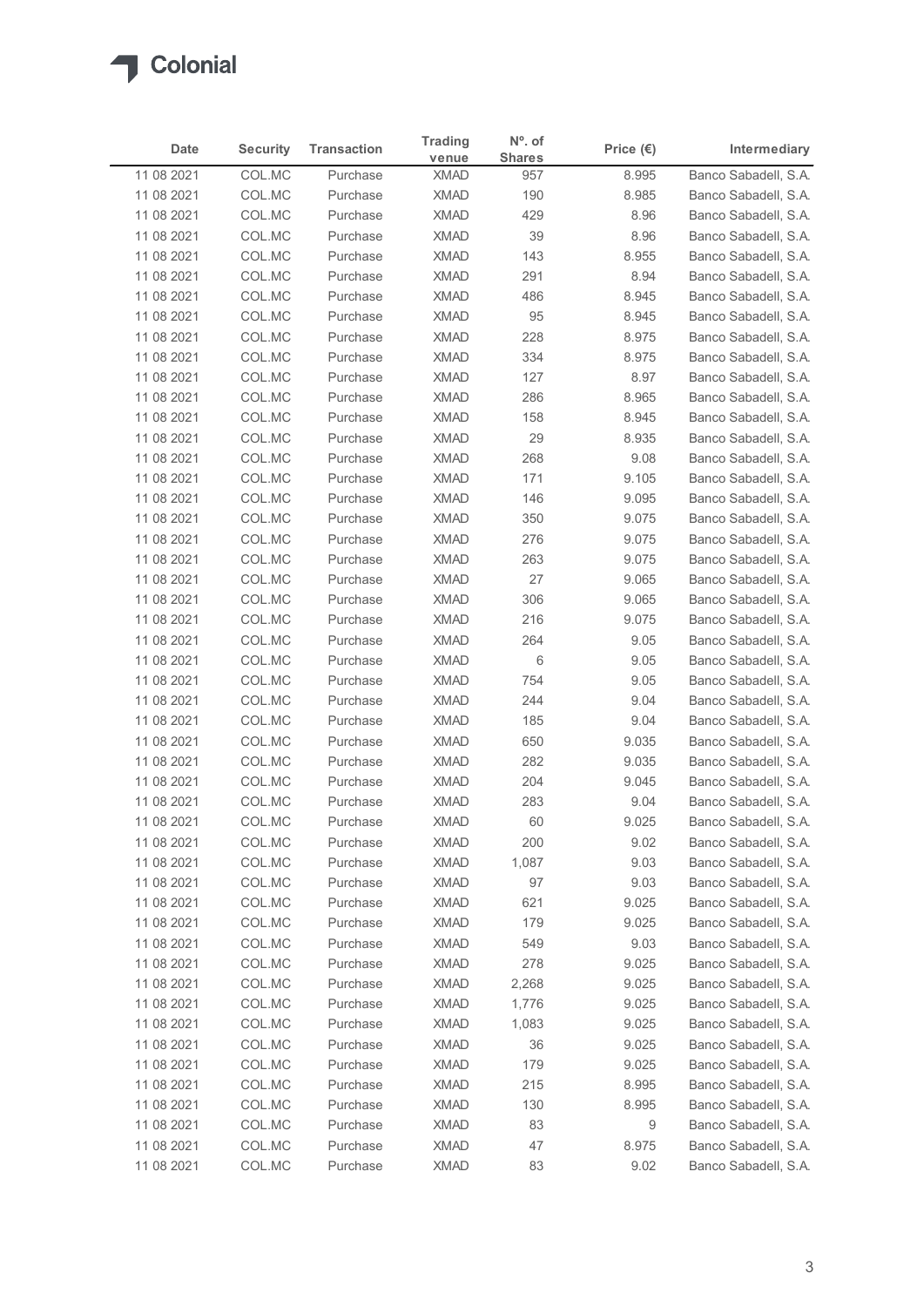

| <b>Date</b>              | <b>Security</b>  | <b>Transaction</b>   | <b>Trading</b>             | N°. of              | Price $(\epsilon)$ | Intermediary                                 |
|--------------------------|------------------|----------------------|----------------------------|---------------------|--------------------|----------------------------------------------|
| 11 08 2021               | COL.MC           | Purchase             | venue<br><b>XMAD</b>       | <b>Shares</b><br>21 | 9.02               | Banco Sabadell, S.A.                         |
| 11 08 2021               | COL.MC           | Purchase             | <b>XMAD</b>                | 267                 | 9.03               | Banco Sabadell, S.A.                         |
| 11 08 2021               | COL.MC           | Purchase             | <b>XMAD</b>                | 304                 | 9.005              | Banco Sabadell, S.A.                         |
| 11 08 2021               | COL.MC           | Purchase             | <b>XMAD</b>                | 259                 | 8.995              | Banco Sabadell, S.A.                         |
| 11 08 2021               | COL.MC           | Purchase             | <b>XMAD</b>                | 605                 | 9.02               | Banco Sabadell, S.A.                         |
| 11 08 2021               | COL.MC           | Purchase             | <b>XMAD</b>                | 7                   | 9.02               | Banco Sabadell, S.A.                         |
| 11 08 2021<br>11 08 2021 | COL.MC<br>COL.MC | Purchase<br>Purchase | <b>XMAD</b><br><b>XMAD</b> | 12<br>2,848         | 9.015<br>9.015     | Banco Sabadell, S.A.<br>Banco Sabadell, S.A. |
| 11 08 2021               | COL.MC           | Purchase             | <b>XMAD</b>                | 33                  | 9.01               | Banco Sabadell, S.A.                         |
| 11 08 2021               | COL.MC           | Purchase             | <b>XMAD</b>                | 27                  | 9.01               | Banco Sabadell, S.A.                         |
| 11 08 2021               | COL.MC           | Purchase             | <b>XMAD</b>                | $\overline{2}$      | 9.015              | Banco Sabadell, S.A.                         |
| 11 08 2021               | COL.MC           | Purchase             | <b>XMAD</b>                | 152                 | 9.065              | Banco Sabadell, S.A.                         |
| 11 08 2021               | COL.MC           | Purchase             | <b>XMAD</b>                | 371                 | 9.065              | Banco Sabadell, S.A.                         |
| 11 08 2021               | COL.MC           | Purchase             | XMAD                       | 267                 | 9.065              | Banco Sabadell, S.A.                         |
| 11 08 2021               | COL.MC           | Purchase             | <b>XMAD</b><br><b>XMAD</b> | 39                  | 9.065<br>9.045     | Banco Sabadell, S.A.                         |
| 11 08 2021<br>11 08 2021 | COL.MC<br>COL.MC | Purchase<br>Purchase | <b>XMAD</b>                | 301<br>136          | 9.065              | Banco Sabadell, S.A.<br>Banco Sabadell, S.A. |
| 11 08 2021               | COL.MC           | Purchase             | XMAD                       | 71                  | 9.055              | Banco Sabadell, S.A.                         |
| 11 08 2021               | COL.MC           | Purchase             | <b>XMAD</b>                | 155                 | 9.06               | Banco Sabadell, S.A.                         |
| 11 08 2021               | COL.MC           | Purchase             | <b>XMAD</b>                | 119                 | 9.045              | Banco Sabadell, S.A.                         |
| 11 08 2021               | COL.MC           | Purchase             | <b>XMAD</b>                | 158                 | 9.05               | Banco Sabadell, S.A.                         |
| 11 08 2021               | COL.MC           | Purchase             | XMAD                       | 62                  | 9.05               | Banco Sabadell, S.A.                         |
| 11 08 2021               | COL.MC           | Purchase             | <b>XMAD</b>                | 344                 | 9.09               | Banco Sabadell, S.A.                         |
| 11 08 2021               | COL.MC           | Purchase             | <b>XMAD</b>                | 115                 | 9.09               | Banco Sabadell, S.A.                         |
| 11 08 2021               | COL.MC           | Purchase<br>Purchase | XMAD                       | 268<br>117          | 9.095              | Banco Sabadell, S.A.<br>Banco Sabadell, S.A. |
| 11 08 2021<br>11 08 2021 | COL.MC<br>COL.MC | Purchase             | <b>XMAD</b><br><b>XMAD</b> | 150                 | 9.13<br>9.13       | Banco Sabadell, S.A.                         |
| 11 08 2021               | COL.MC           | Purchase             | <b>XMAD</b>                | 425                 | 9.095              | Banco Sabadell, S.A.                         |
| 11 08 2021               | COL.MC           | Purchase             | <b>XMAD</b>                | 253                 | 9.095              | Banco Sabadell, S.A.                         |
| 12 08 2021               | COL.MC           | Purchase             | XMAD                       | 1,767               | 9.105              | Banco Sabadell, S.A.                         |
| 12 08 2021               | COL.MC           | Purchase             | <b>XMAD</b>                | 55                  | 9.155              | Banco Sabadell, S.A.                         |
| 12 08 2021               | COL.MC           | Purchase             | <b>XMAD</b>                | 9                   | 9.13               | Banco Sabadell, S.A.                         |
| 12 08 2021               | COL.MC           | Purchase             | <b>XMAD</b>                | 4                   | 9.13               | Banco Sabadell, S.A.                         |
| 12 08 2021               | COL.MC           | Purchase             | <b>XMAD</b>                | 401                 | 9.125              | Banco Sabadell, S.A.                         |
| 12 08 2021               | COL.MC           | Purchase             | <b>XMAD</b>                | 255                 | 9.15               | Banco Sabadell, S.A.                         |
| 12 08 2021<br>12 08 2021 | COL.MC<br>COL.MC | Purchase<br>Purchase | <b>XMAD</b><br><b>XMAD</b> | 226<br>23           | 9.15<br>9.145      | Banco Sabadell, S.A.<br>Banco Sabadell, S.A. |
| 12 08 2021               | COL.MC           | Purchase             | <b>XMAD</b>                | 418                 | 9.195              | Banco Sabadell, S.A.                         |
| 12 08 2021               | COL.MC           | Purchase             | <b>XMAD</b>                | 358                 | 9.2                | Banco Sabadell, S.A.                         |
| 12 08 2021               | COL.MC           | Purchase             | <b>XMAD</b>                | 287                 | 9.18               | Banco Sabadell, S.A.                         |
| 12 08 2021               | COL.MC           | Purchase             | <b>XMAD</b>                | 852                 | 9.185              | Banco Sabadell, S.A.                         |
| 12 08 2021               | COL.MC           | Purchase             | <b>XMAD</b>                | 284                 | 9.19               | Banco Sabadell, S.A.                         |
| 12 08 2021               | COL.MC           | Purchase             | <b>XMAD</b>                | 284                 | 9.19               | Banco Sabadell, S.A.                         |
| 12 08 2021               | COL.MC           | Purchase             | <b>XMAD</b>                | 408                 | 9.185              | Banco Sabadell, S.A.                         |
| 12 08 2021               | COL.MC           | Purchase             | <b>XMAD</b>                | 266                 | 9.195              | Banco Sabadell, S.A.                         |
| 12 08 2021               | COL.MC           | Purchase<br>Purchase | <b>XMAD</b><br><b>XMAD</b> | 351<br>10           | 9.195<br>9.195     | Banco Sabadell, S.A.<br>Banco Sabadell, S.A. |
| 12 08 2021<br>12 08 2021 | COL.MC<br>COL.MC | Purchase             | <b>XMAD</b>                | 15                  | 9.195              | Banco Sabadell, S.A.                         |
|                          | COL.MC           | Purchase             | <b>XMAD</b>                | 267                 | 9.195              | Banco Sabadell, S.A.                         |
| 12 08 2021               |                  |                      |                            | 48                  | 9.17               | Banco Sabadell, S.A.                         |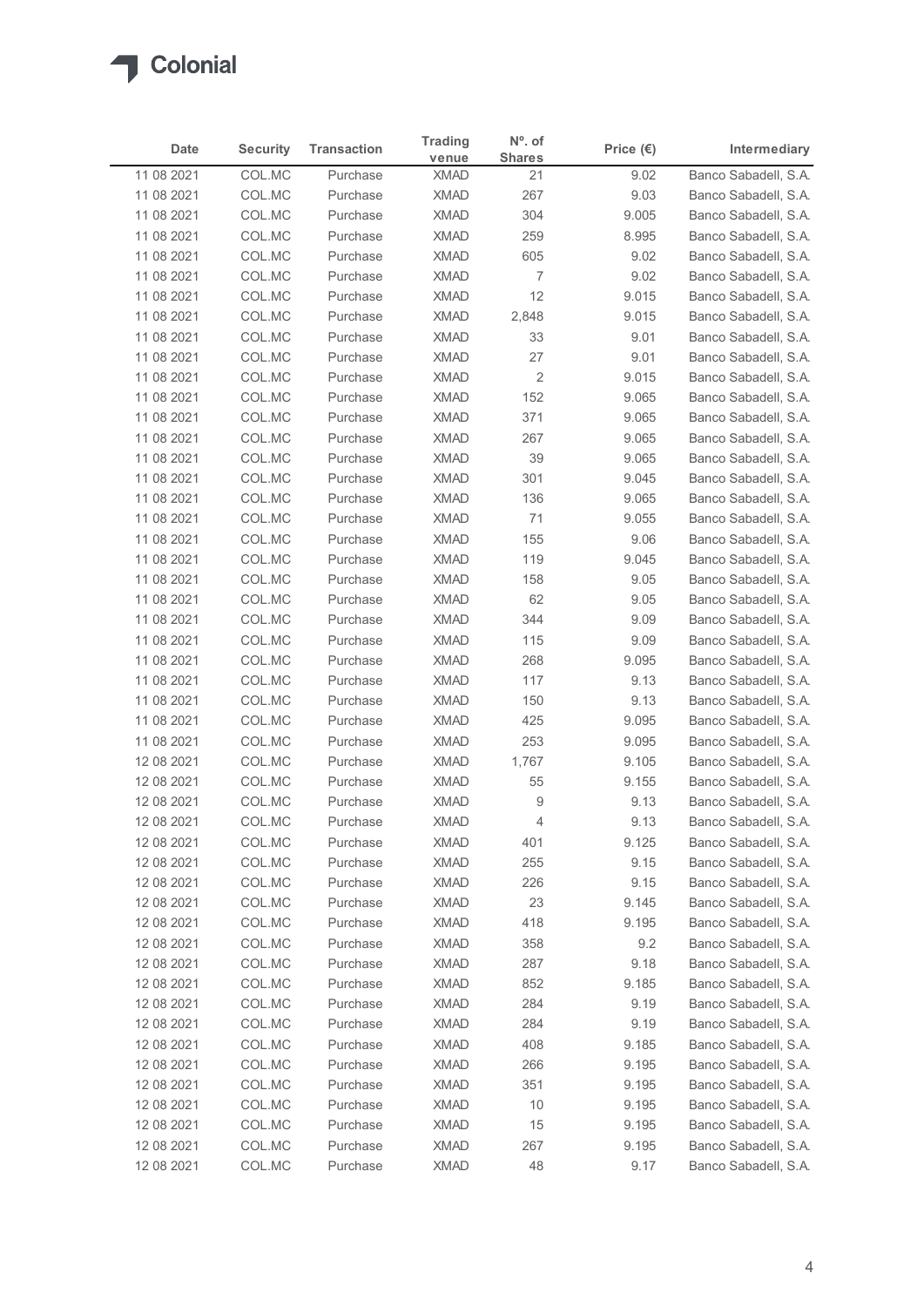

| <b>Date</b>              | <b>Security</b>  | <b>Transaction</b>   | <b>Trading</b><br>venue    | N°. of<br><b>Shares</b> | Price $(\epsilon)$ | Intermediary                                 |
|--------------------------|------------------|----------------------|----------------------------|-------------------------|--------------------|----------------------------------------------|
| 12 08 2021               | COL.MC           | Purchase             | <b>XMAD</b>                | 305                     | 9.18               | Banco Sabadell, S.A.                         |
| 12 08 2021               | COL.MC           | Purchase             | <b>XMAD</b>                | 6                       | 9.19               | Banco Sabadell, S.A.                         |
| 12 08 2021               | COL.MC           | Purchase             | <b>XMAD</b>                | 48                      | 9.19               | Banco Sabadell, S.A.                         |
| 12 08 2021               | COL.MC           | Purchase             | <b>XMAD</b>                | 25                      | 9.2                | Banco Sabadell, S.A.                         |
| 12 08 2021               | COL.MC           | Purchase             | <b>XMAD</b>                | 10                      | 9.2                | Banco Sabadell, S.A.                         |
| 12 08 2021               | COL.MC           | Purchase             | <b>XMAD</b>                | 28                      | 9.195              | Banco Sabadell, S.A.                         |
| 12 08 2021<br>12 08 2021 | COL.MC<br>COL.MC | Purchase<br>Purchase | <b>XMAD</b><br><b>XMAD</b> | 256<br>90               | 9.22<br>9.22       | Banco Sabadell, S.A.<br>Banco Sabadell, S.A. |
| 12 08 2021               | COL.MC           | Purchase             | <b>XMAD</b>                | 250                     | 9.225              | Banco Sabadell, S.A.                         |
| 12 08 2021               | COL.MC           | Purchase             | <b>XMAD</b>                | 31                      | 9.225              | Banco Sabadell, S.A.                         |
| 12 08 2021               | COL.MC           | Purchase             | <b>XMAD</b>                | 158                     | 9.215              | Banco Sabadell, S.A.                         |
| 12 08 2021               | COL.MC           | Purchase             | <b>XMAD</b>                | 86                      | 9.22               | Banco Sabadell, S.A.                         |
| 12 08 2021               | COL.MC           | Purchase             | <b>XMAD</b>                | 238                     | 9.225              | Banco Sabadell, S.A.                         |
| 12 08 2021               | COL.MC           | Purchase             | XMAD                       | $\overline{7}$          | 9.22               | Banco Sabadell, S.A.                         |
| 12 08 2021               | COL.MC           | Purchase             | XMAD                       | 264                     | 9.225              | Banco Sabadell, S.A.                         |
| 12 08 2021               | COL.MC           | Purchase             | XMAD                       | 10                      | 9.205              | Banco Sabadell, S.A.                         |
| 12 08 2021               | COL.MC           | Purchase             | <b>XMAD</b>                | 107                     | 9.22               | Banco Sabadell, S.A.                         |
| 12 08 2021               | COL.MC           | Purchase             | <b>XMAD</b>                | 19                      | 9.215              | Banco Sabadell, S.A.                         |
| 12 08 2021               | COL.MC           | Purchase             | <b>XMAD</b>                | 10                      | 9.215              | Banco Sabadell, S.A.                         |
| 12 08 2021               | COL.MC           | Purchase             | <b>XMAD</b>                | 10                      | 9.21               | Banco Sabadell, S.A.                         |
| 12 08 2021               | COL.MC           | Purchase             | <b>XMAD</b>                | 276                     | 9.21               | Banco Sabadell, S.A.                         |
| 12 08 2021               | COL.MC           | Purchase             | XMAD                       | 209                     | 9.21               | Banco Sabadell, S.A.                         |
| 12 08 2021               | COL.MC           | Purchase             | XMAD                       | 314                     | 9.21               | Banco Sabadell, S.A.                         |
| 12 08 2021               | COL.MC           | Purchase             | XMAD                       | 176                     | 9.225              | Banco Sabadell, S.A.                         |
| 12 08 2021               | COL.MC           | Purchase             | <b>XMAD</b>                | 267                     | 9.18               | Banco Sabadell, S.A.                         |
| 12 08 2021               | COL.MC           | Purchase             | <b>XMAD</b>                | 297                     | 9.175              | Banco Sabadell, S.A.                         |
| 12 08 2021               | COL.MC           | Purchase             | XMAD                       | 333                     | 9.175              | Banco Sabadell, S.A.                         |
| 12 08 2021               | COL.MC           | Purchase             | XMAD                       | 593                     | 9.175              | Banco Sabadell, S.A.                         |
| 12 08 2021<br>12 08 2021 | COL.MC<br>COL.MC | Purchase<br>Purchase | <b>XMAD</b><br><b>XMAD</b> | 200<br>22               | 9.195<br>9.205     | Banco Sabadell, S.A.<br>Banco Sabadell, S.A. |
| 12 08 2021               | COL.MC           | Purchase             | <b>XMAD</b>                | 448                     | 9.205              | Banco Sabadell, S.A.                         |
| 12 08 2021               | COL.MC           | Purchase             | <b>XMAD</b>                | 305                     | 9.22               | Banco Sabadell, S.A.                         |
| 12 08 2021               | COL.MC           | Purchase             | XMAD                       | 331                     | 9.2                | Banco Sabadell, S.A.                         |
| 12 08 2021               | COL.MC           | Purchase             | <b>XMAD</b>                | 145                     | 9.205              | Banco Sabadell, S.A.                         |
| 12 08 2021               | COL.MC           | Purchase             | XMAD                       | 742                     | 9.195              | Banco Sabadell, S.A.                         |
| 12 08 2021               | COL.MC           | Purchase             | <b>XMAD</b>                | 49                      | 9.19               | Banco Sabadell, S.A.                         |
| 12 08 2021               | COL.MC           | Purchase             | <b>XMAD</b>                | 38                      | 9.17               | Banco Sabadell, S.A.                         |
| 12 08 2021               | COL.MC           | Purchase             | <b>XMAD</b>                | 266                     | 9.18               | Banco Sabadell, S.A.                         |
| 12 08 2021               | COL.MC           | Purchase             | XMAD                       | 5                       | 9.185              | Banco Sabadell, S.A.                         |
| 12 08 2021               | COL.MC           | Purchase             | <b>XMAD</b>                | 266                     | 9.195              | Banco Sabadell, S.A.                         |
| 12 08 2021               | COL.MC           | Purchase             | <b>XMAD</b>                | 38                      | 9.19               | Banco Sabadell, S.A.                         |
| 12 08 2021               | COL.MC           | Purchase             | <b>XMAD</b>                | 56                      | 9.195              | Banco Sabadell, S.A.                         |
| 12 08 2021               | COL.MC           | Purchase             | <b>XMAD</b>                | 917                     | 9.19               | Banco Sabadell, S.A.                         |
| 12 08 2021               | COL.MC           | Purchase             | <b>XMAD</b>                | 341                     | 9.19               | Banco Sabadell, S.A.                         |
| 12 08 2021               | COL.MC           | Purchase             | XMAD                       | 32                      | 9.2                | Banco Sabadell, S.A.                         |
| 12 08 2021               | COL.MC           | Purchase             | XMAD                       | 565                     | 9.19               | Banco Sabadell, S.A.                         |
| 12 08 2021               | COL.MC           | Purchase             | <b>XMAD</b>                | 504                     | 9.195              | Banco Sabadell, S.A.                         |
| 12 08 2021               | COL.MC           | Purchase             | <b>XMAD</b>                | 3                       | 9.205              | Banco Sabadell, S.A.                         |
| 12 08 2021               | COL.MC           | Purchase             | <b>XMAD</b><br><b>XMAD</b> | 675                     | 9.195              | Banco Sabadell, S.A.                         |
| 12 08 2021               | COL.MC           | Purchase             |                            | 29                      | 9.185              | Banco Sabadell, S.A.                         |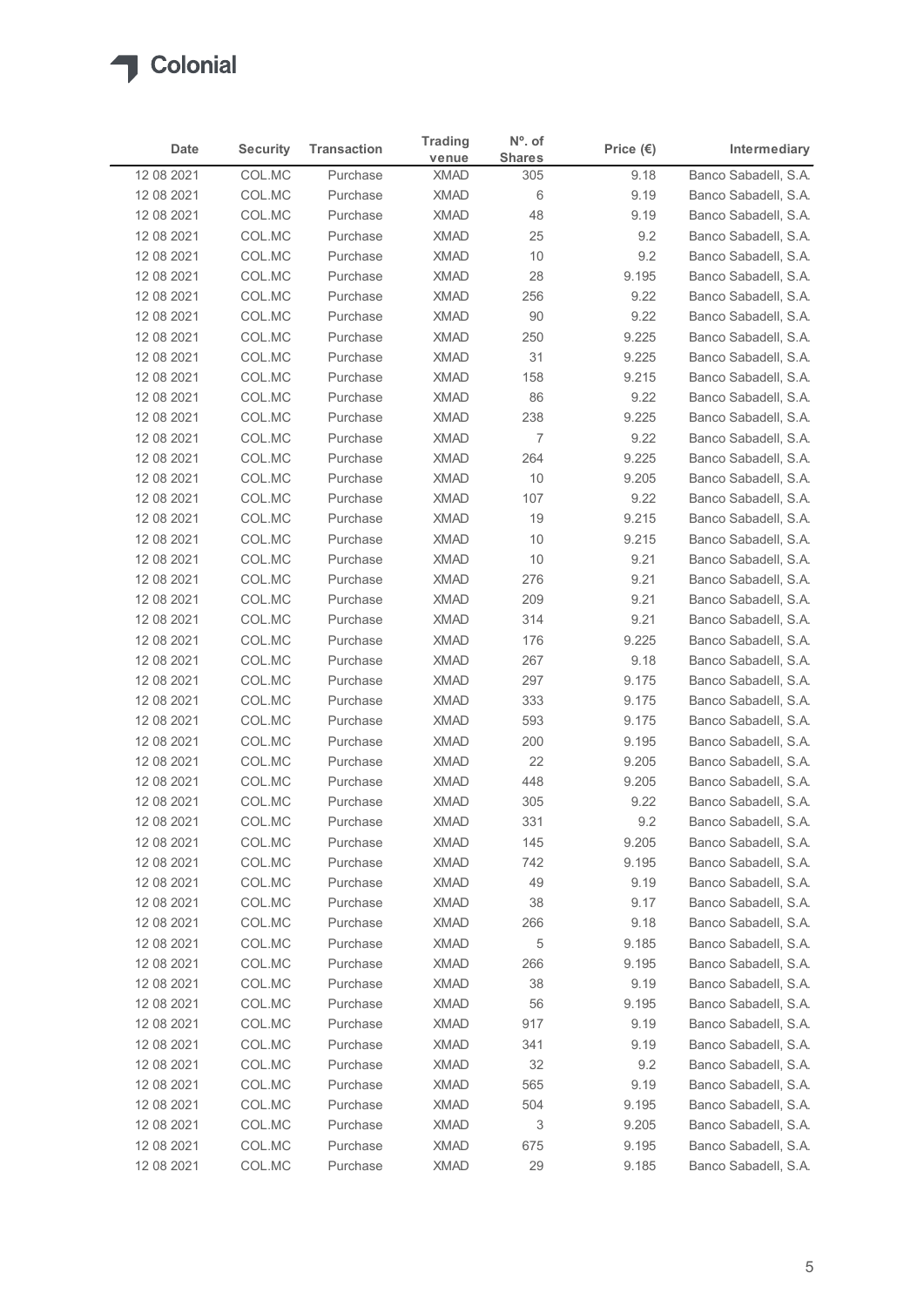

| <b>Date</b><br><b>Security</b><br><b>Transaction</b><br>Price $(\epsilon)$<br>Intermediary<br><b>Shares</b><br>venue<br>Banco Sabadell, S.A.<br>COL.MC<br>Purchase<br><b>XMAD</b><br>9.2<br>376<br>COL.MC<br><b>XMAD</b><br>337<br>9.2<br>Banco Sabadell, S.A.<br>Purchase<br>COL.MC<br><b>XMAD</b><br>495<br>12 08 2021<br>Purchase<br>9.195<br>COL.MC<br><b>XMAD</b><br>220<br>12 08 2021<br>Purchase<br>9.21<br>Banco Sabadell, S.A.<br>COL.MC<br><b>XMAD</b><br>885<br>Banco Sabadell, S.A.<br>12 08 2021<br>Purchase<br>9.2<br>COL.MC<br><b>XMAD</b><br>48<br>9.205<br>12 08 2021<br>Purchase<br>COL.MC<br><b>XMAD</b><br>9.205<br>Banco Sabadell, S.A.<br>12 08 2021<br>Purchase<br>283<br>COL.MC<br>Banco Sabadell, S.A.<br>Purchase<br><b>XMAD</b><br>3,043<br>9.2<br>COL.MC<br>182<br>Banco Sabadell, S.A.<br><b>XMAD</b><br>9.2<br>Purchase<br>COL.MC<br><b>XMAD</b><br>9.2<br>Banco Sabadell, S.A.<br>Purchase<br>3,786<br>COL.MC<br><b>XMAD</b><br>59<br>Banco Sabadell, S.A.<br>Purchase<br>9.2<br>COL.MC<br><b>XMAD</b><br>9.235<br>Banco Sabadell, S.A.<br>Purchase<br>41<br><b>XMAD</b><br>333<br>9.24<br>COL.MC<br>Purchase<br>Banco Sabadell, S.A.<br>COL.MC<br>XMAD<br>114<br>9.245<br>Purchase<br>9.245<br>COL.MC<br>Purchase<br>XMAD<br>399<br>COL.MC<br>XMAD<br>9.245<br>Purchase<br>556<br>COL.MC<br>XMAD<br>9.27<br>Purchase<br>100<br>COL.MC<br><b>XMAD</b><br>9.27<br>Purchase<br>632<br>COL.MC<br><b>XMAD</b><br>352<br>9.27<br>Purchase<br>856<br>12 08 2021<br>COL.MC<br>Purchase<br><b>XMAD</b><br>9.275<br>571<br>9.275<br>12 08 2021<br>COL.MC<br>Purchase<br>XMAD<br>COL.MC<br>XMAD<br>255<br>9.245<br>12 08 2021<br>Purchase<br>COL.MC<br>XMAD<br>259<br>9.265<br>12 08 2021<br>Purchase<br>XMAD<br>9.26<br>12 08 2021<br>COL.MC<br>Purchase<br>182<br>COL.MC<br><b>XMAD</b><br>451<br>12 08 2021<br>Purchase<br>9.265<br>COL.MC<br><b>XMAD</b><br>9.265<br>12 08 2021<br>Purchase<br>1,160<br>COL.MC<br><b>XMAD</b><br>9.265<br>12 08 2021<br>Purchase<br>4,379<br>COL.MC<br>XMAD<br>9.265<br>12 08 2021<br>Purchase<br>1,457<br><b>XMAD</b><br>9.265<br>12 08 2021<br>COL.MC<br>Purchase<br>1,004<br>COL.MC<br><b>XMAD</b><br>9.265<br>12 08 2021<br>Purchase<br>197<br>COL.MC<br><b>XMAD</b><br>60<br>9.27<br>13 08 2021<br>Purchase<br><b>XMAD</b><br>829<br>13 08 2021<br>COL.MC<br>Purchase<br>9.265<br><b>XMAD</b><br>392<br>9.265<br>13 08 2021<br>COL.MC<br>Purchase<br>COL.MC<br>XMAD<br>161<br>9.27<br>Purchase<br>COL.MC<br><b>XMAD</b><br>99<br>9.27<br>Purchase<br><b>XMAD</b><br>COL.MC<br>Purchase<br>137<br>9.265<br>COL.MC<br><b>XMAD</b><br>9.265<br>Purchase<br>54<br>COL.MC<br>309<br>9.275<br><b>XMAD</b><br>Purchase<br>XMAD<br>347<br>9.265<br>COL.MC<br>Purchase<br><b>XMAD</b><br>9.265<br>COL.MC<br>Purchase<br>157<br>COL.MC<br><b>XMAD</b><br>9.265<br>Purchase<br>246<br>COL.MC<br><b>XMAD</b><br>9.265<br>Purchase<br>267<br>COL.MC<br>Purchase<br><b>XMAD</b><br>320<br>9.265<br>27<br>9.26<br>COL.MC<br>Purchase<br>XMAD<br>COL.MC<br>XMAD<br>455<br>9.26<br>Purchase<br>COL.MC<br><b>XMAD</b><br>9.245<br>Purchase<br>121<br>XMAD<br>COL.MC<br>Purchase<br>86<br>9.245<br>COL.MC<br><b>XMAD</b><br>9.245<br>13 08 2021<br>Purchase<br>177<br>COL.MC<br>13 08 2021<br>Purchase<br><b>XMAD</b><br>642<br>9.245<br>Banco Sabadell, S.A.<br>13 08 2021<br>XMAD<br>60<br>9.235<br>Banco Sabadell, S.A. |            |        |          |                |           |  |
|-----------------------------------------------------------------------------------------------------------------------------------------------------------------------------------------------------------------------------------------------------------------------------------------------------------------------------------------------------------------------------------------------------------------------------------------------------------------------------------------------------------------------------------------------------------------------------------------------------------------------------------------------------------------------------------------------------------------------------------------------------------------------------------------------------------------------------------------------------------------------------------------------------------------------------------------------------------------------------------------------------------------------------------------------------------------------------------------------------------------------------------------------------------------------------------------------------------------------------------------------------------------------------------------------------------------------------------------------------------------------------------------------------------------------------------------------------------------------------------------------------------------------------------------------------------------------------------------------------------------------------------------------------------------------------------------------------------------------------------------------------------------------------------------------------------------------------------------------------------------------------------------------------------------------------------------------------------------------------------------------------------------------------------------------------------------------------------------------------------------------------------------------------------------------------------------------------------------------------------------------------------------------------------------------------------------------------------------------------------------------------------------------------------------------------------------------------------------------------------------------------------------------------------------------------------------------------------------------------------------------------------------------------------------------------------------------------------------------------------------------------------------------------------------------------------------------------------------------------------------------------------------------------------------------------------------------------------------------------------------------------------------------------------------------------------------------------------------------------------------------------------------------------------------------------------------------------------------------------------------------------------------------------------------------------------------------------------------------------------------------|------------|--------|----------|----------------|-----------|--|
| Banco Sabadell, S.A.<br>Banco Sabadell, S.A.<br>Banco Sabadell, S.A.<br>Banco Sabadell, S.A.<br>Banco Sabadell, S.A.<br>Banco Sabadell, S.A.<br>Banco Sabadell, S.A.<br>Banco Sabadell, S.A.<br>Banco Sabadell, S.A.<br>Banco Sabadell, S.A.<br>Banco Sabadell, S.A.<br>Banco Sabadell, S.A.<br>Banco Sabadell, S.A.<br>Banco Sabadell, S.A.<br>Banco Sabadell, S.A.<br>Banco Sabadell, S.A.<br>Banco Sabadell, S.A.<br>Banco Sabadell, S.A.<br>Banco Sabadell, S.A.<br>Banco Sabadell, S.A.<br>Banco Sabadell, S.A.<br>Banco Sabadell, S.A.<br>Banco Sabadell, S.A.<br>Banco Sabadell, S.A.<br>Banco Sabadell, S.A.<br>Banco Sabadell, S.A.<br>Banco Sabadell, S.A.<br>Banco Sabadell, S.A.<br>Banco Sabadell, S.A.<br>Banco Sabadell, S.A.<br>Banco Sabadell, S.A.<br>Banco Sabadell, S.A.<br>Banco Sabadell, S.A.<br>Banco Sabadell, S.A.<br>Banco Sabadell, S.A.<br>Banco Sabadell, S.A.<br>Banco Sabadell, S.A.                                                                                                                                                                                                                                                                                                                                                                                                                                                                                                                                                                                                                                                                                                                                                                                                                                                                                                                                                                                                                                                                                                                                                                                                                                                                                                                                                                                                                                                                                                                                                                                                                                                                                                                                                                                                                                                                                                                                                                                                                                                                                                                                                                                                                                                                                                                                                                                                                                                  |            |        |          | <b>Trading</b> | $No$ . of |  |
|                                                                                                                                                                                                                                                                                                                                                                                                                                                                                                                                                                                                                                                                                                                                                                                                                                                                                                                                                                                                                                                                                                                                                                                                                                                                                                                                                                                                                                                                                                                                                                                                                                                                                                                                                                                                                                                                                                                                                                                                                                                                                                                                                                                                                                                                                                                                                                                                                                                                                                                                                                                                                                                                                                                                                                                                                                                                                                                                                                                                                                                                                                                                                                                                                                                                                                                                                                       | 12 08 2021 |        |          |                |           |  |
|                                                                                                                                                                                                                                                                                                                                                                                                                                                                                                                                                                                                                                                                                                                                                                                                                                                                                                                                                                                                                                                                                                                                                                                                                                                                                                                                                                                                                                                                                                                                                                                                                                                                                                                                                                                                                                                                                                                                                                                                                                                                                                                                                                                                                                                                                                                                                                                                                                                                                                                                                                                                                                                                                                                                                                                                                                                                                                                                                                                                                                                                                                                                                                                                                                                                                                                                                                       | 12 08 2021 |        |          |                |           |  |
|                                                                                                                                                                                                                                                                                                                                                                                                                                                                                                                                                                                                                                                                                                                                                                                                                                                                                                                                                                                                                                                                                                                                                                                                                                                                                                                                                                                                                                                                                                                                                                                                                                                                                                                                                                                                                                                                                                                                                                                                                                                                                                                                                                                                                                                                                                                                                                                                                                                                                                                                                                                                                                                                                                                                                                                                                                                                                                                                                                                                                                                                                                                                                                                                                                                                                                                                                                       |            |        |          |                |           |  |
|                                                                                                                                                                                                                                                                                                                                                                                                                                                                                                                                                                                                                                                                                                                                                                                                                                                                                                                                                                                                                                                                                                                                                                                                                                                                                                                                                                                                                                                                                                                                                                                                                                                                                                                                                                                                                                                                                                                                                                                                                                                                                                                                                                                                                                                                                                                                                                                                                                                                                                                                                                                                                                                                                                                                                                                                                                                                                                                                                                                                                                                                                                                                                                                                                                                                                                                                                                       |            |        |          |                |           |  |
|                                                                                                                                                                                                                                                                                                                                                                                                                                                                                                                                                                                                                                                                                                                                                                                                                                                                                                                                                                                                                                                                                                                                                                                                                                                                                                                                                                                                                                                                                                                                                                                                                                                                                                                                                                                                                                                                                                                                                                                                                                                                                                                                                                                                                                                                                                                                                                                                                                                                                                                                                                                                                                                                                                                                                                                                                                                                                                                                                                                                                                                                                                                                                                                                                                                                                                                                                                       |            |        |          |                |           |  |
|                                                                                                                                                                                                                                                                                                                                                                                                                                                                                                                                                                                                                                                                                                                                                                                                                                                                                                                                                                                                                                                                                                                                                                                                                                                                                                                                                                                                                                                                                                                                                                                                                                                                                                                                                                                                                                                                                                                                                                                                                                                                                                                                                                                                                                                                                                                                                                                                                                                                                                                                                                                                                                                                                                                                                                                                                                                                                                                                                                                                                                                                                                                                                                                                                                                                                                                                                                       |            |        |          |                |           |  |
|                                                                                                                                                                                                                                                                                                                                                                                                                                                                                                                                                                                                                                                                                                                                                                                                                                                                                                                                                                                                                                                                                                                                                                                                                                                                                                                                                                                                                                                                                                                                                                                                                                                                                                                                                                                                                                                                                                                                                                                                                                                                                                                                                                                                                                                                                                                                                                                                                                                                                                                                                                                                                                                                                                                                                                                                                                                                                                                                                                                                                                                                                                                                                                                                                                                                                                                                                                       | 12 08 2021 |        |          |                |           |  |
|                                                                                                                                                                                                                                                                                                                                                                                                                                                                                                                                                                                                                                                                                                                                                                                                                                                                                                                                                                                                                                                                                                                                                                                                                                                                                                                                                                                                                                                                                                                                                                                                                                                                                                                                                                                                                                                                                                                                                                                                                                                                                                                                                                                                                                                                                                                                                                                                                                                                                                                                                                                                                                                                                                                                                                                                                                                                                                                                                                                                                                                                                                                                                                                                                                                                                                                                                                       | 12 08 2021 |        |          |                |           |  |
|                                                                                                                                                                                                                                                                                                                                                                                                                                                                                                                                                                                                                                                                                                                                                                                                                                                                                                                                                                                                                                                                                                                                                                                                                                                                                                                                                                                                                                                                                                                                                                                                                                                                                                                                                                                                                                                                                                                                                                                                                                                                                                                                                                                                                                                                                                                                                                                                                                                                                                                                                                                                                                                                                                                                                                                                                                                                                                                                                                                                                                                                                                                                                                                                                                                                                                                                                                       | 12 08 2021 |        |          |                |           |  |
|                                                                                                                                                                                                                                                                                                                                                                                                                                                                                                                                                                                                                                                                                                                                                                                                                                                                                                                                                                                                                                                                                                                                                                                                                                                                                                                                                                                                                                                                                                                                                                                                                                                                                                                                                                                                                                                                                                                                                                                                                                                                                                                                                                                                                                                                                                                                                                                                                                                                                                                                                                                                                                                                                                                                                                                                                                                                                                                                                                                                                                                                                                                                                                                                                                                                                                                                                                       | 12 08 2021 |        |          |                |           |  |
|                                                                                                                                                                                                                                                                                                                                                                                                                                                                                                                                                                                                                                                                                                                                                                                                                                                                                                                                                                                                                                                                                                                                                                                                                                                                                                                                                                                                                                                                                                                                                                                                                                                                                                                                                                                                                                                                                                                                                                                                                                                                                                                                                                                                                                                                                                                                                                                                                                                                                                                                                                                                                                                                                                                                                                                                                                                                                                                                                                                                                                                                                                                                                                                                                                                                                                                                                                       | 12 08 2021 |        |          |                |           |  |
|                                                                                                                                                                                                                                                                                                                                                                                                                                                                                                                                                                                                                                                                                                                                                                                                                                                                                                                                                                                                                                                                                                                                                                                                                                                                                                                                                                                                                                                                                                                                                                                                                                                                                                                                                                                                                                                                                                                                                                                                                                                                                                                                                                                                                                                                                                                                                                                                                                                                                                                                                                                                                                                                                                                                                                                                                                                                                                                                                                                                                                                                                                                                                                                                                                                                                                                                                                       | 12 08 2021 |        |          |                |           |  |
|                                                                                                                                                                                                                                                                                                                                                                                                                                                                                                                                                                                                                                                                                                                                                                                                                                                                                                                                                                                                                                                                                                                                                                                                                                                                                                                                                                                                                                                                                                                                                                                                                                                                                                                                                                                                                                                                                                                                                                                                                                                                                                                                                                                                                                                                                                                                                                                                                                                                                                                                                                                                                                                                                                                                                                                                                                                                                                                                                                                                                                                                                                                                                                                                                                                                                                                                                                       | 12 08 2021 |        |          |                |           |  |
|                                                                                                                                                                                                                                                                                                                                                                                                                                                                                                                                                                                                                                                                                                                                                                                                                                                                                                                                                                                                                                                                                                                                                                                                                                                                                                                                                                                                                                                                                                                                                                                                                                                                                                                                                                                                                                                                                                                                                                                                                                                                                                                                                                                                                                                                                                                                                                                                                                                                                                                                                                                                                                                                                                                                                                                                                                                                                                                                                                                                                                                                                                                                                                                                                                                                                                                                                                       | 12 08 2021 |        |          |                |           |  |
|                                                                                                                                                                                                                                                                                                                                                                                                                                                                                                                                                                                                                                                                                                                                                                                                                                                                                                                                                                                                                                                                                                                                                                                                                                                                                                                                                                                                                                                                                                                                                                                                                                                                                                                                                                                                                                                                                                                                                                                                                                                                                                                                                                                                                                                                                                                                                                                                                                                                                                                                                                                                                                                                                                                                                                                                                                                                                                                                                                                                                                                                                                                                                                                                                                                                                                                                                                       | 12 08 2021 |        |          |                |           |  |
|                                                                                                                                                                                                                                                                                                                                                                                                                                                                                                                                                                                                                                                                                                                                                                                                                                                                                                                                                                                                                                                                                                                                                                                                                                                                                                                                                                                                                                                                                                                                                                                                                                                                                                                                                                                                                                                                                                                                                                                                                                                                                                                                                                                                                                                                                                                                                                                                                                                                                                                                                                                                                                                                                                                                                                                                                                                                                                                                                                                                                                                                                                                                                                                                                                                                                                                                                                       | 12 08 2021 |        |          |                |           |  |
|                                                                                                                                                                                                                                                                                                                                                                                                                                                                                                                                                                                                                                                                                                                                                                                                                                                                                                                                                                                                                                                                                                                                                                                                                                                                                                                                                                                                                                                                                                                                                                                                                                                                                                                                                                                                                                                                                                                                                                                                                                                                                                                                                                                                                                                                                                                                                                                                                                                                                                                                                                                                                                                                                                                                                                                                                                                                                                                                                                                                                                                                                                                                                                                                                                                                                                                                                                       | 12 08 2021 |        |          |                |           |  |
|                                                                                                                                                                                                                                                                                                                                                                                                                                                                                                                                                                                                                                                                                                                                                                                                                                                                                                                                                                                                                                                                                                                                                                                                                                                                                                                                                                                                                                                                                                                                                                                                                                                                                                                                                                                                                                                                                                                                                                                                                                                                                                                                                                                                                                                                                                                                                                                                                                                                                                                                                                                                                                                                                                                                                                                                                                                                                                                                                                                                                                                                                                                                                                                                                                                                                                                                                                       | 12 08 2021 |        |          |                |           |  |
|                                                                                                                                                                                                                                                                                                                                                                                                                                                                                                                                                                                                                                                                                                                                                                                                                                                                                                                                                                                                                                                                                                                                                                                                                                                                                                                                                                                                                                                                                                                                                                                                                                                                                                                                                                                                                                                                                                                                                                                                                                                                                                                                                                                                                                                                                                                                                                                                                                                                                                                                                                                                                                                                                                                                                                                                                                                                                                                                                                                                                                                                                                                                                                                                                                                                                                                                                                       |            |        |          |                |           |  |
|                                                                                                                                                                                                                                                                                                                                                                                                                                                                                                                                                                                                                                                                                                                                                                                                                                                                                                                                                                                                                                                                                                                                                                                                                                                                                                                                                                                                                                                                                                                                                                                                                                                                                                                                                                                                                                                                                                                                                                                                                                                                                                                                                                                                                                                                                                                                                                                                                                                                                                                                                                                                                                                                                                                                                                                                                                                                                                                                                                                                                                                                                                                                                                                                                                                                                                                                                                       |            |        |          |                |           |  |
|                                                                                                                                                                                                                                                                                                                                                                                                                                                                                                                                                                                                                                                                                                                                                                                                                                                                                                                                                                                                                                                                                                                                                                                                                                                                                                                                                                                                                                                                                                                                                                                                                                                                                                                                                                                                                                                                                                                                                                                                                                                                                                                                                                                                                                                                                                                                                                                                                                                                                                                                                                                                                                                                                                                                                                                                                                                                                                                                                                                                                                                                                                                                                                                                                                                                                                                                                                       |            |        |          |                |           |  |
|                                                                                                                                                                                                                                                                                                                                                                                                                                                                                                                                                                                                                                                                                                                                                                                                                                                                                                                                                                                                                                                                                                                                                                                                                                                                                                                                                                                                                                                                                                                                                                                                                                                                                                                                                                                                                                                                                                                                                                                                                                                                                                                                                                                                                                                                                                                                                                                                                                                                                                                                                                                                                                                                                                                                                                                                                                                                                                                                                                                                                                                                                                                                                                                                                                                                                                                                                                       |            |        |          |                |           |  |
|                                                                                                                                                                                                                                                                                                                                                                                                                                                                                                                                                                                                                                                                                                                                                                                                                                                                                                                                                                                                                                                                                                                                                                                                                                                                                                                                                                                                                                                                                                                                                                                                                                                                                                                                                                                                                                                                                                                                                                                                                                                                                                                                                                                                                                                                                                                                                                                                                                                                                                                                                                                                                                                                                                                                                                                                                                                                                                                                                                                                                                                                                                                                                                                                                                                                                                                                                                       |            |        |          |                |           |  |
|                                                                                                                                                                                                                                                                                                                                                                                                                                                                                                                                                                                                                                                                                                                                                                                                                                                                                                                                                                                                                                                                                                                                                                                                                                                                                                                                                                                                                                                                                                                                                                                                                                                                                                                                                                                                                                                                                                                                                                                                                                                                                                                                                                                                                                                                                                                                                                                                                                                                                                                                                                                                                                                                                                                                                                                                                                                                                                                                                                                                                                                                                                                                                                                                                                                                                                                                                                       |            |        |          |                |           |  |
|                                                                                                                                                                                                                                                                                                                                                                                                                                                                                                                                                                                                                                                                                                                                                                                                                                                                                                                                                                                                                                                                                                                                                                                                                                                                                                                                                                                                                                                                                                                                                                                                                                                                                                                                                                                                                                                                                                                                                                                                                                                                                                                                                                                                                                                                                                                                                                                                                                                                                                                                                                                                                                                                                                                                                                                                                                                                                                                                                                                                                                                                                                                                                                                                                                                                                                                                                                       |            |        |          |                |           |  |
|                                                                                                                                                                                                                                                                                                                                                                                                                                                                                                                                                                                                                                                                                                                                                                                                                                                                                                                                                                                                                                                                                                                                                                                                                                                                                                                                                                                                                                                                                                                                                                                                                                                                                                                                                                                                                                                                                                                                                                                                                                                                                                                                                                                                                                                                                                                                                                                                                                                                                                                                                                                                                                                                                                                                                                                                                                                                                                                                                                                                                                                                                                                                                                                                                                                                                                                                                                       |            |        |          |                |           |  |
|                                                                                                                                                                                                                                                                                                                                                                                                                                                                                                                                                                                                                                                                                                                                                                                                                                                                                                                                                                                                                                                                                                                                                                                                                                                                                                                                                                                                                                                                                                                                                                                                                                                                                                                                                                                                                                                                                                                                                                                                                                                                                                                                                                                                                                                                                                                                                                                                                                                                                                                                                                                                                                                                                                                                                                                                                                                                                                                                                                                                                                                                                                                                                                                                                                                                                                                                                                       |            |        |          |                |           |  |
|                                                                                                                                                                                                                                                                                                                                                                                                                                                                                                                                                                                                                                                                                                                                                                                                                                                                                                                                                                                                                                                                                                                                                                                                                                                                                                                                                                                                                                                                                                                                                                                                                                                                                                                                                                                                                                                                                                                                                                                                                                                                                                                                                                                                                                                                                                                                                                                                                                                                                                                                                                                                                                                                                                                                                                                                                                                                                                                                                                                                                                                                                                                                                                                                                                                                                                                                                                       |            |        |          |                |           |  |
|                                                                                                                                                                                                                                                                                                                                                                                                                                                                                                                                                                                                                                                                                                                                                                                                                                                                                                                                                                                                                                                                                                                                                                                                                                                                                                                                                                                                                                                                                                                                                                                                                                                                                                                                                                                                                                                                                                                                                                                                                                                                                                                                                                                                                                                                                                                                                                                                                                                                                                                                                                                                                                                                                                                                                                                                                                                                                                                                                                                                                                                                                                                                                                                                                                                                                                                                                                       |            |        |          |                |           |  |
|                                                                                                                                                                                                                                                                                                                                                                                                                                                                                                                                                                                                                                                                                                                                                                                                                                                                                                                                                                                                                                                                                                                                                                                                                                                                                                                                                                                                                                                                                                                                                                                                                                                                                                                                                                                                                                                                                                                                                                                                                                                                                                                                                                                                                                                                                                                                                                                                                                                                                                                                                                                                                                                                                                                                                                                                                                                                                                                                                                                                                                                                                                                                                                                                                                                                                                                                                                       |            |        |          |                |           |  |
|                                                                                                                                                                                                                                                                                                                                                                                                                                                                                                                                                                                                                                                                                                                                                                                                                                                                                                                                                                                                                                                                                                                                                                                                                                                                                                                                                                                                                                                                                                                                                                                                                                                                                                                                                                                                                                                                                                                                                                                                                                                                                                                                                                                                                                                                                                                                                                                                                                                                                                                                                                                                                                                                                                                                                                                                                                                                                                                                                                                                                                                                                                                                                                                                                                                                                                                                                                       |            |        |          |                |           |  |
|                                                                                                                                                                                                                                                                                                                                                                                                                                                                                                                                                                                                                                                                                                                                                                                                                                                                                                                                                                                                                                                                                                                                                                                                                                                                                                                                                                                                                                                                                                                                                                                                                                                                                                                                                                                                                                                                                                                                                                                                                                                                                                                                                                                                                                                                                                                                                                                                                                                                                                                                                                                                                                                                                                                                                                                                                                                                                                                                                                                                                                                                                                                                                                                                                                                                                                                                                                       | 13 08 2021 |        |          |                |           |  |
|                                                                                                                                                                                                                                                                                                                                                                                                                                                                                                                                                                                                                                                                                                                                                                                                                                                                                                                                                                                                                                                                                                                                                                                                                                                                                                                                                                                                                                                                                                                                                                                                                                                                                                                                                                                                                                                                                                                                                                                                                                                                                                                                                                                                                                                                                                                                                                                                                                                                                                                                                                                                                                                                                                                                                                                                                                                                                                                                                                                                                                                                                                                                                                                                                                                                                                                                                                       | 13 08 2021 |        |          |                |           |  |
|                                                                                                                                                                                                                                                                                                                                                                                                                                                                                                                                                                                                                                                                                                                                                                                                                                                                                                                                                                                                                                                                                                                                                                                                                                                                                                                                                                                                                                                                                                                                                                                                                                                                                                                                                                                                                                                                                                                                                                                                                                                                                                                                                                                                                                                                                                                                                                                                                                                                                                                                                                                                                                                                                                                                                                                                                                                                                                                                                                                                                                                                                                                                                                                                                                                                                                                                                                       | 13 08 2021 |        |          |                |           |  |
|                                                                                                                                                                                                                                                                                                                                                                                                                                                                                                                                                                                                                                                                                                                                                                                                                                                                                                                                                                                                                                                                                                                                                                                                                                                                                                                                                                                                                                                                                                                                                                                                                                                                                                                                                                                                                                                                                                                                                                                                                                                                                                                                                                                                                                                                                                                                                                                                                                                                                                                                                                                                                                                                                                                                                                                                                                                                                                                                                                                                                                                                                                                                                                                                                                                                                                                                                                       | 13 08 2021 |        |          |                |           |  |
|                                                                                                                                                                                                                                                                                                                                                                                                                                                                                                                                                                                                                                                                                                                                                                                                                                                                                                                                                                                                                                                                                                                                                                                                                                                                                                                                                                                                                                                                                                                                                                                                                                                                                                                                                                                                                                                                                                                                                                                                                                                                                                                                                                                                                                                                                                                                                                                                                                                                                                                                                                                                                                                                                                                                                                                                                                                                                                                                                                                                                                                                                                                                                                                                                                                                                                                                                                       | 13 08 2021 |        |          |                |           |  |
|                                                                                                                                                                                                                                                                                                                                                                                                                                                                                                                                                                                                                                                                                                                                                                                                                                                                                                                                                                                                                                                                                                                                                                                                                                                                                                                                                                                                                                                                                                                                                                                                                                                                                                                                                                                                                                                                                                                                                                                                                                                                                                                                                                                                                                                                                                                                                                                                                                                                                                                                                                                                                                                                                                                                                                                                                                                                                                                                                                                                                                                                                                                                                                                                                                                                                                                                                                       | 13 08 2021 |        |          |                |           |  |
|                                                                                                                                                                                                                                                                                                                                                                                                                                                                                                                                                                                                                                                                                                                                                                                                                                                                                                                                                                                                                                                                                                                                                                                                                                                                                                                                                                                                                                                                                                                                                                                                                                                                                                                                                                                                                                                                                                                                                                                                                                                                                                                                                                                                                                                                                                                                                                                                                                                                                                                                                                                                                                                                                                                                                                                                                                                                                                                                                                                                                                                                                                                                                                                                                                                                                                                                                                       | 13 08 2021 |        |          |                |           |  |
|                                                                                                                                                                                                                                                                                                                                                                                                                                                                                                                                                                                                                                                                                                                                                                                                                                                                                                                                                                                                                                                                                                                                                                                                                                                                                                                                                                                                                                                                                                                                                                                                                                                                                                                                                                                                                                                                                                                                                                                                                                                                                                                                                                                                                                                                                                                                                                                                                                                                                                                                                                                                                                                                                                                                                                                                                                                                                                                                                                                                                                                                                                                                                                                                                                                                                                                                                                       | 13 08 2021 |        |          |                |           |  |
|                                                                                                                                                                                                                                                                                                                                                                                                                                                                                                                                                                                                                                                                                                                                                                                                                                                                                                                                                                                                                                                                                                                                                                                                                                                                                                                                                                                                                                                                                                                                                                                                                                                                                                                                                                                                                                                                                                                                                                                                                                                                                                                                                                                                                                                                                                                                                                                                                                                                                                                                                                                                                                                                                                                                                                                                                                                                                                                                                                                                                                                                                                                                                                                                                                                                                                                                                                       | 13 08 2021 |        |          |                |           |  |
|                                                                                                                                                                                                                                                                                                                                                                                                                                                                                                                                                                                                                                                                                                                                                                                                                                                                                                                                                                                                                                                                                                                                                                                                                                                                                                                                                                                                                                                                                                                                                                                                                                                                                                                                                                                                                                                                                                                                                                                                                                                                                                                                                                                                                                                                                                                                                                                                                                                                                                                                                                                                                                                                                                                                                                                                                                                                                                                                                                                                                                                                                                                                                                                                                                                                                                                                                                       | 13 08 2021 |        |          |                |           |  |
|                                                                                                                                                                                                                                                                                                                                                                                                                                                                                                                                                                                                                                                                                                                                                                                                                                                                                                                                                                                                                                                                                                                                                                                                                                                                                                                                                                                                                                                                                                                                                                                                                                                                                                                                                                                                                                                                                                                                                                                                                                                                                                                                                                                                                                                                                                                                                                                                                                                                                                                                                                                                                                                                                                                                                                                                                                                                                                                                                                                                                                                                                                                                                                                                                                                                                                                                                                       | 13 08 2021 |        |          |                |           |  |
|                                                                                                                                                                                                                                                                                                                                                                                                                                                                                                                                                                                                                                                                                                                                                                                                                                                                                                                                                                                                                                                                                                                                                                                                                                                                                                                                                                                                                                                                                                                                                                                                                                                                                                                                                                                                                                                                                                                                                                                                                                                                                                                                                                                                                                                                                                                                                                                                                                                                                                                                                                                                                                                                                                                                                                                                                                                                                                                                                                                                                                                                                                                                                                                                                                                                                                                                                                       | 13 08 2021 |        |          |                |           |  |
|                                                                                                                                                                                                                                                                                                                                                                                                                                                                                                                                                                                                                                                                                                                                                                                                                                                                                                                                                                                                                                                                                                                                                                                                                                                                                                                                                                                                                                                                                                                                                                                                                                                                                                                                                                                                                                                                                                                                                                                                                                                                                                                                                                                                                                                                                                                                                                                                                                                                                                                                                                                                                                                                                                                                                                                                                                                                                                                                                                                                                                                                                                                                                                                                                                                                                                                                                                       | 13 08 2021 |        |          |                |           |  |
|                                                                                                                                                                                                                                                                                                                                                                                                                                                                                                                                                                                                                                                                                                                                                                                                                                                                                                                                                                                                                                                                                                                                                                                                                                                                                                                                                                                                                                                                                                                                                                                                                                                                                                                                                                                                                                                                                                                                                                                                                                                                                                                                                                                                                                                                                                                                                                                                                                                                                                                                                                                                                                                                                                                                                                                                                                                                                                                                                                                                                                                                                                                                                                                                                                                                                                                                                                       | 13 08 2021 |        |          |                |           |  |
|                                                                                                                                                                                                                                                                                                                                                                                                                                                                                                                                                                                                                                                                                                                                                                                                                                                                                                                                                                                                                                                                                                                                                                                                                                                                                                                                                                                                                                                                                                                                                                                                                                                                                                                                                                                                                                                                                                                                                                                                                                                                                                                                                                                                                                                                                                                                                                                                                                                                                                                                                                                                                                                                                                                                                                                                                                                                                                                                                                                                                                                                                                                                                                                                                                                                                                                                                                       |            |        |          |                |           |  |
|                                                                                                                                                                                                                                                                                                                                                                                                                                                                                                                                                                                                                                                                                                                                                                                                                                                                                                                                                                                                                                                                                                                                                                                                                                                                                                                                                                                                                                                                                                                                                                                                                                                                                                                                                                                                                                                                                                                                                                                                                                                                                                                                                                                                                                                                                                                                                                                                                                                                                                                                                                                                                                                                                                                                                                                                                                                                                                                                                                                                                                                                                                                                                                                                                                                                                                                                                                       |            | COL.MC | Purchase |                |           |  |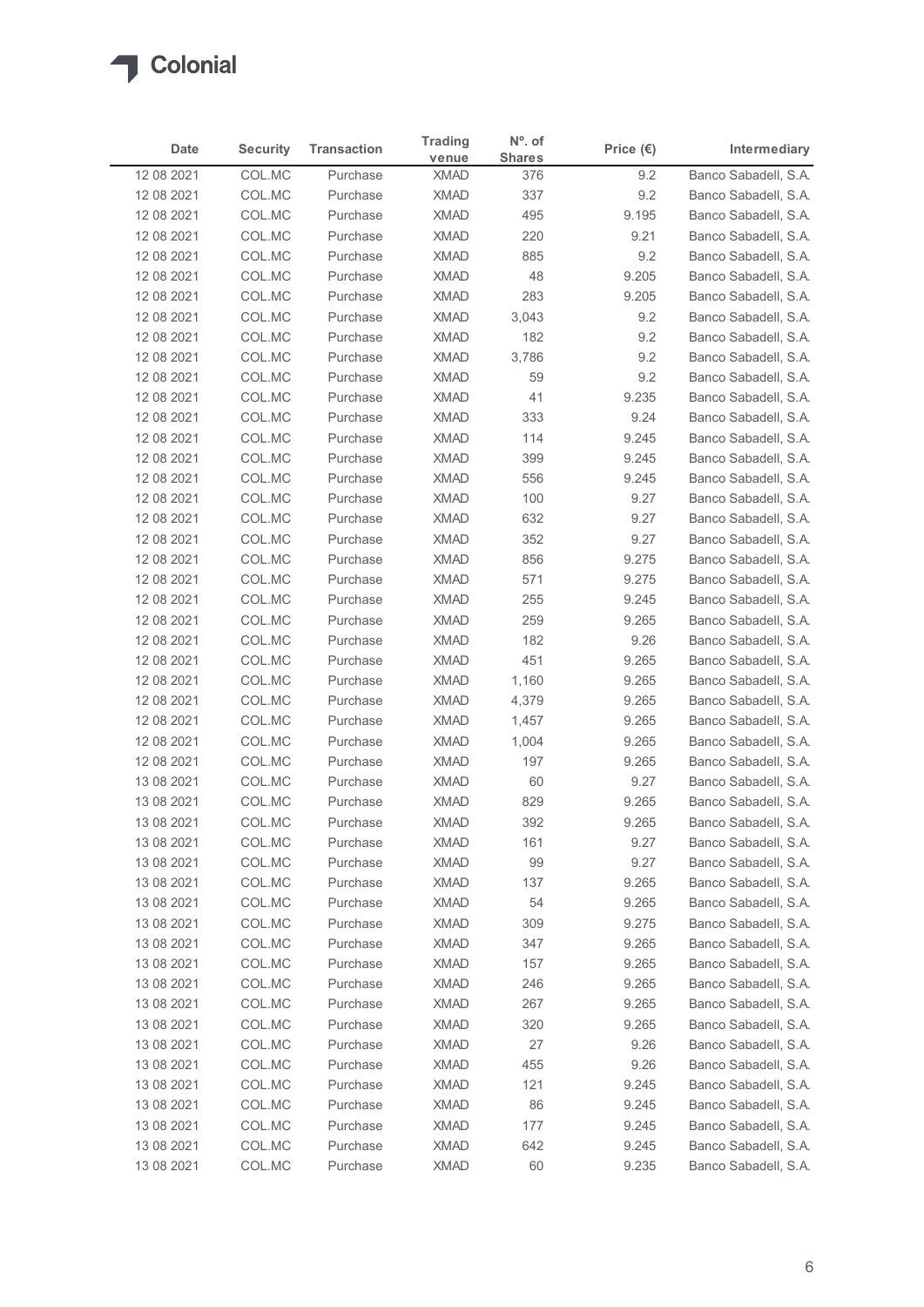

|                          |                  |                      | <b>Trading</b>             | $N^{\circ}$ . of |                    |                                              |
|--------------------------|------------------|----------------------|----------------------------|------------------|--------------------|----------------------------------------------|
| <b>Date</b>              | <b>Security</b>  | <b>Transaction</b>   | venue                      | <b>Shares</b>    | Price $(\epsilon)$ | Intermediary                                 |
| 13 08 2021<br>13 08 2021 | COL.MC<br>COL.MC | Purchase<br>Purchase | <b>XMAD</b><br><b>XMAD</b> | 834<br>66        | 9.245<br>9.23      | Banco Sabadell, S.A.<br>Banco Sabadell, S.A. |
| 13 08 2021               | COL.MC           | Purchase             | <b>XMAD</b>                | 317              | 9.225              | Banco Sabadell, S.A.                         |
| 13 08 2021               | COL.MC           | Purchase             | <b>XMAD</b>                | 318              | 9.205              | Banco Sabadell, S.A.                         |
| 13 08 2021               | COL.MC           | Purchase             | <b>XMAD</b>                | 184              | 9.21               | Banco Sabadell, S.A.                         |
| 13 08 2021               | COL.MC           | Purchase             | <b>XMAD</b>                | 521              | 9.215              | Banco Sabadell, S.A.                         |
| 13 08 2021               | COL.MC           | Purchase             | <b>XMAD</b>                | 229              | 9.23               | Banco Sabadell, S.A.                         |
| 13 08 2021<br>13 08 2021 | COL.MC<br>COL.MC | Purchase<br>Purchase | <b>XMAD</b><br><b>XMAD</b> | 426<br>213       | 9.23<br>9.24       | Banco Sabadell, S.A.<br>Banco Sabadell, S.A. |
| 13 08 2021               | COL.MC           | Purchase             | <b>XMAD</b>                | 139              | 9.235              | Banco Sabadell, S.A.                         |
| 13 08 2021               | COL.MC           | Purchase             | <b>XMAD</b>                | 347              | 9.245              | Banco Sabadell, S.A.                         |
| 13 08 2021               | COL.MC           | Purchase             | <b>XMAD</b>                | 437              | 9.245              | Banco Sabadell, S.A.                         |
| 13 08 2021               | COL.MC           | Purchase             | <b>XMAD</b>                | 20               | 9.235              | Banco Sabadell, S.A.                         |
| 13 08 2021               | COL.MC           | Purchase             | XMAD                       | 507              | 9.25               | Banco Sabadell, S.A.                         |
| 13 08 2021               | COL.MC           | Purchase             | <b>XMAD</b>                | 157              | 9.24               | Banco Sabadell, S.A.                         |
| 13 08 2021               | COL.MC           | Purchase             | <b>XMAD</b>                | 1,014            | 9.24               | Banco Sabadell, S.A.                         |
| 13 08 2021<br>13 08 2021 | COL.MC<br>COL.MC | Purchase<br>Purchase | <b>XMAD</b><br><b>XMAD</b> | 70<br>375        | 9.25<br>9.24       | Banco Sabadell, S.A.<br>Banco Sabadell, S.A. |
| 13 08 2021               | COL.MC           | Purchase             | <b>XMAD</b>                | 224              | 9.24               | Banco Sabadell, S.A.                         |
| 13 08 2021               | COL.MC           | Purchase             | <b>XMAD</b>                | 424              | 9.24               | Banco Sabadell, S.A.                         |
| 13 08 2021               | COL.MC           | Purchase             | <b>XMAD</b>                | 448              | 9.26               | Banco Sabadell, S.A.                         |
| 13 08 2021               | COL.MC           | Purchase             | XMAD                       | 484              | 9.245              | Banco Sabadell, S.A.                         |
| 13 08 2021               | COL.MC           | Purchase             | <b>XMAD</b>                | 83               | 9.25               | Banco Sabadell, S.A.                         |
| 13 08 2021               | COL.MC           | Purchase             | <b>XMAD</b>                | 351              | 9.25               | Banco Sabadell, S.A.                         |
| 13 08 2021               | COL.MC           | Purchase             | XMAD                       | 54               | 9.26               | Banco Sabadell, S.A.                         |
| 13 08 2021               | COL.MC           | Purchase             | <b>XMAD</b>                | 54               | 9.26               | Banco Sabadell, S.A.                         |
| 13 08 2021<br>13 08 2021 | COL.MC<br>COL.MC | Purchase<br>Purchase | <b>XMAD</b><br><b>XMAD</b> | 66<br>234        | 9.265<br>9.245     | Banco Sabadell, S.A.<br>Banco Sabadell, S.A. |
| 13 08 2021               | COL.MC           | Purchase             | <b>XMAD</b>                | 269              | 9.245              | Banco Sabadell, S.A.                         |
| 13 08 2021               | COL.MC           | Purchase             | <b>XMAD</b>                | 222              | 9.235              | Banco Sabadell, S.A.                         |
| 13 08 2021               | COL.MC           | Purchase             | <b>XMAD</b>                | 328              | 9.265              | Banco Sabadell, S.A.                         |
| 13 08 2021               | COL.MC           | Purchase             | <b>XMAD</b>                | 150              | 9.265              | Banco Sabadell, S.A.                         |
| 13 08 2021               | COL.MC           | Purchase             | <b>XMAD</b>                | 1,041            | 9.265              | Banco Sabadell, S.A.                         |
| 13 08 2021               | COL.MC           | Purchase             | <b>XMAD</b>                | 240              | 9.26               | Banco Sabadell, S.A.                         |
| 13 08 2021               | COL.MC           | Purchase             | <b>XMAD</b>                | 66               | 9.26               | Banco Sabadell, S.A.                         |
| 13 08 2021               | COL.MC           | Purchase<br>Purchase | <b>XMAD</b><br><b>XMAD</b> | 152<br>249       | 9.26               | Banco Sabadell, S.A.<br>Banco Sabadell, S.A. |
| 13 08 2021<br>13 08 2021 | COL.MC<br>COL.MC | Purchase             | <b>XMAD</b>                | 1,048            | 9.255<br>9.27      | Banco Sabadell, S.A.                         |
| 13 08 2021               | COL.MC           | Purchase             | <b>XMAD</b>                | 154              | 9.28               | Banco Sabadell, S.A.                         |
| 13 08 2021               | COL.MC           | Purchase             | <b>XMAD</b>                | 244              | 9.28               | Banco Sabadell, S.A.                         |
| 13 08 2021               | COL.MC           | Purchase             | <b>XMAD</b>                | 852              | 9.28               | Banco Sabadell, S.A.                         |
| 13 08 2021               | COL.MC           | Purchase             | <b>XMAD</b>                | 1,892            | 9.275              | Banco Sabadell, S.A.                         |
| 13 08 2021               | COL.MC           | Purchase             | <b>XMAD</b>                | 1,457            | 9.27               | Banco Sabadell, S.A.                         |
| 13 08 2021               | COL.MC           | Purchase             | <b>XMAD</b>                | 46               | 9.27               | Banco Sabadell, S.A.                         |
| 13 08 2021               | COL.MC           | Purchase             | <b>XMAD</b>                | 288              | 9.295              | Banco Sabadell, S.A.                         |
| 13 08 2021<br>13 08 2021 | COL.MC<br>COL.MC | Purchase<br>Purchase | <b>XMAD</b><br><b>XMAD</b> | 48<br>9          | 9.34<br>9.34       | Banco Sabadell, S.A.<br>Banco Sabadell, S.A. |
| 13 08 2021               | COL.MC           | Purchase             | <b>XMAD</b>                | 284              | 9.34               | Banco Sabadell, S.A.                         |
|                          | COL.MC           | Purchase             | <b>XMAD</b>                | 829              | 9.335              | Banco Sabadell, S.A.                         |
| 13 08 2021               |                  | Purchase             |                            | 189              | 9.325              | Banco Sabadell, S.A.                         |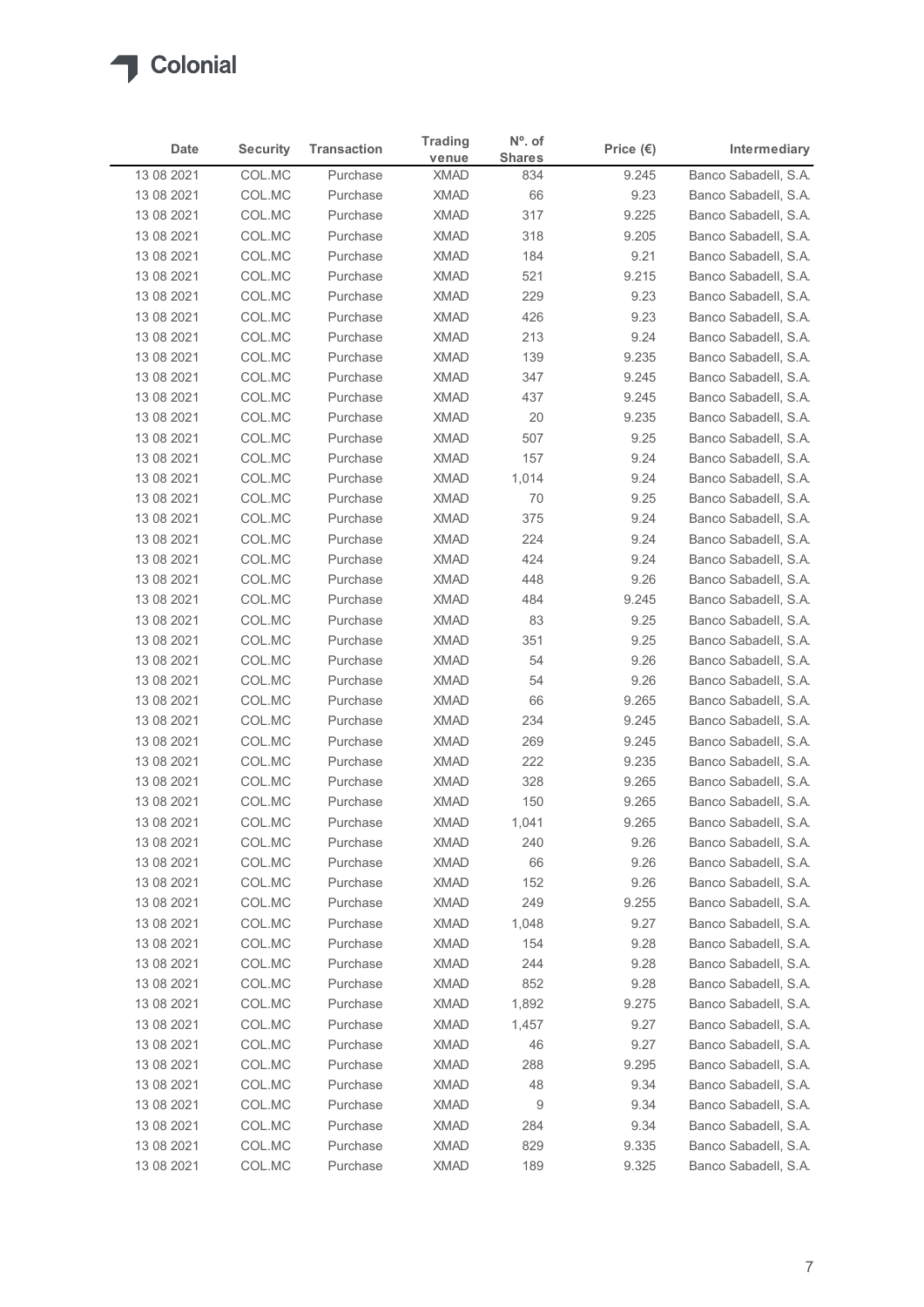

| <b>Date</b>              | <b>Security</b>  | <b>Transaction</b>   | <b>Trading</b><br>venue    | $No$ . of<br><b>Shares</b> | Price $(\epsilon)$ | Intermediary                                 |
|--------------------------|------------------|----------------------|----------------------------|----------------------------|--------------------|----------------------------------------------|
| 13 08 2021               | COL.MC           | Purchase             | <b>XMAD</b>                | 63                         | 9.335              | Banco Sabadell, S.A.                         |
| 13 08 2021               | COL.MC           | Purchase             | <b>XMAD</b>                | 1,238                      | 9.335              | Banco Sabadell, S.A.                         |
| 13 08 2021<br>13 08 2021 | COL.MC<br>COL.MC | Purchase<br>Purchase | <b>XMAD</b><br><b>XMAD</b> | 86<br>252                  | 9.335<br>9.355     | Banco Sabadell, S.A.<br>Banco Sabadell, S.A. |
| 13 08 2021               | COL.MC           | Purchase             | <b>XMAD</b>                | 303                        | 9.37               | Banco Sabadell, S.A.                         |
| 13 08 2021               | COL.MC           | Purchase             | <b>XMAD</b>                | 435                        | 9.3                | Banco Sabadell, S.A.                         |
| 13 08 2021               | COL.MC           | Purchase             | <b>XMAD</b>                | 276                        | 9.305              | Banco Sabadell, S.A.                         |
| 13 08 2021               | COL.MC           | Purchase             | <b>XMAD</b>                | 129                        | 9.305              | Banco Sabadell, S.A.                         |
| 13 08 2021               | COL.MC           | Purchase             | <b>XMAD</b>                | 293                        | 9.29               | Banco Sabadell, S.A.                         |
| 13 08 2021               | COL.MC           | Purchase             | <b>XMAD</b>                | 324                        | 9.295              | Banco Sabadell, S.A.                         |
| 13 08 2021               | COL.MC           | Purchase             | <b>XMAD</b>                | 299                        | 9.295              | Banco Sabadell, S.A.                         |
| 13 08 2021               | COL.MC           | Purchase             | <b>XMAD</b>                | 239                        | 9.26               | Banco Sabadell, S.A.                         |
| 13 08 2021<br>13 08 2021 | COL.MC<br>COL.MC | Purchase<br>Purchase | <b>XMAD</b><br>XMAD        | 179<br>175                 | 9.26<br>9.275      | Banco Sabadell, S.A.<br>Banco Sabadell, S.A. |
| 13 08 2021               | COL.MC           | Purchase             | XMAD                       | 256                        | 9.315              | Banco Sabadell, S.A.                         |
| 13 08 2021               | COL.MC           | Purchase             | XMAD                       | 208                        | 9.315              | Banco Sabadell, S.A.                         |
| 13 08 2021               | COL.MC           | Purchase             | XMAD                       | 248                        | 9.32               | Banco Sabadell, S.A.                         |
| 13 08 2021               | COL.MC           | Purchase             | <b>XMAD</b>                | 328                        | 9.32               | Banco Sabadell, S.A.                         |
| 13 08 2021               | COL.MC           | Purchase             | <b>XMAD</b>                | 22                         | 9.29               | Banco Sabadell, S.A.                         |
| 13 08 2021               | COL.MC           | Purchase             | <b>XMAD</b>                | 74                         | 9.29               | Banco Sabadell, S.A.                         |
| 13 08 2021               | COL.MC           | Purchase             | XMAD                       | 523                        | 9.29               | Banco Sabadell, S.A.                         |
| 13 08 2021               | COL.MC           | Purchase             | XMAD                       | 204                        | 9.3                | Banco Sabadell, S.A.                         |
| 13 08 2021               | COL.MC           | Purchase             | XMAD                       | 82                         | 9.285<br>9.3       | Banco Sabadell, S.A.<br>Banco Sabadell, S.A. |
| 13 08 2021<br>13 08 2021 | COL.MC<br>COL.MC | Purchase<br>Purchase | XMAD<br><b>XMAD</b>        | 266<br>244                 | 9.3                | Banco Sabadell, S.A.                         |
| 13 08 2021               | COL.MC           | Purchase             | <b>XMAD</b>                | 24                         | 9.3                | Banco Sabadell, S.A.                         |
| 13 08 2021               | COL.MC           | Purchase             | XMAD                       | 22                         | 9.3                | Banco Sabadell, S.A.                         |
| 13 08 2021               | COL.MC           | Purchase             | XMAD                       | 120                        | 9.3                | Banco Sabadell, S.A.                         |
| 13 08 2021               | COL.MC           | Purchase             | <b>XMAD</b>                | 86                         | 9.3                | Banco Sabadell, S.A.                         |
| 13 08 2021               | COL.MC           | Purchase             | <b>XMAD</b>                | 33                         | 9.305              | Banco Sabadell, S.A.                         |
| 13 08 2021               | COL.MC           | Purchase             | <b>XMAD</b>                | 88                         | 9.315              | Banco Sabadell, S.A.                         |
| 13 08 2021               | COL.MC           | Purchase             | XMAD                       | 185                        | 9.315              | Banco Sabadell, S.A.                         |
| 13 08 2021               | COL.MC           | Purchase             | XMAD                       | 101                        | 9.32               | Banco Sabadell, S.A.                         |
| 13 08 2021<br>13 08 2021 | COL.MC<br>COL.MC | Purchase<br>Purchase | XMAD<br>XMAD               | 522<br>2,457               | 9.32<br>9.43       | Banco Sabadell, S.A.<br>Banco Sabadell, S.A. |
| 13 08 2021               | COL.MC           | Purchase             | <b>XMAD</b>                | 1,150                      | 9.42               | Banco Sabadell, S.A.                         |
| 13 08 2021               | COL.MC           | Purchase             | <b>XMAD</b>                | 2,753                      | 9.435              | Banco Sabadell, S.A.                         |
| 13 08 2021               | COL.MC           | Purchase             | <b>XMAD</b>                | 2,114                      | 9.42               | Banco Sabadell, S.A.                         |
| 16 08 2021               | COL.MC           | Purchase             | XMAD                       | 1,918                      | 9.445              | Banco Sabadell, S.A.                         |
| 16 08 2021               | COL.MC           | Purchase             | <b>XMAD</b>                | 294                        | 9.41               | Banco Sabadell, S.A.                         |
| 16 08 2021               | COL.MC           | Purchase             | <b>XMAD</b>                | 43                         | 9.41               | Banco Sabadell, S.A.                         |
| 16 08 2021               | COL.MC           | Purchase             | <b>XMAD</b>                | 357                        | 9.41               | Banco Sabadell, S.A.                         |
| 16 08 2021               | COL.MC           | Purchase             | <b>XMAD</b>                | 422                        | 9.385              | Banco Sabadell, S.A.                         |
| 16 08 2021               | COL.MC           | Purchase             | XMAD                       | 263                        | 9.385              | Banco Sabadell, S.A.                         |
| 16 08 2021               | COL.MC           | Purchase             | XMAD                       | 417                        | 9.4                | Banco Sabadell, S.A.                         |
| 16 08 2021<br>16 08 2021 | COL.MC<br>COL.MC | Purchase<br>Purchase | XMAD<br>XMAD               | 69<br>287                  | 9.38<br>9.375      | Banco Sabadell, S.A.<br>Banco Sabadell, S.A. |
| 16 08 2021               | COL.MC           | Purchase             | <b>XMAD</b>                | 268                        | 9.415              | Banco Sabadell, S.A.                         |
|                          | COL.MC           | Purchase             | <b>XMAD</b>                | 312                        | 9.415              | Banco Sabadell, S.A.                         |
| 16 08 2021               |                  |                      |                            |                            |                    |                                              |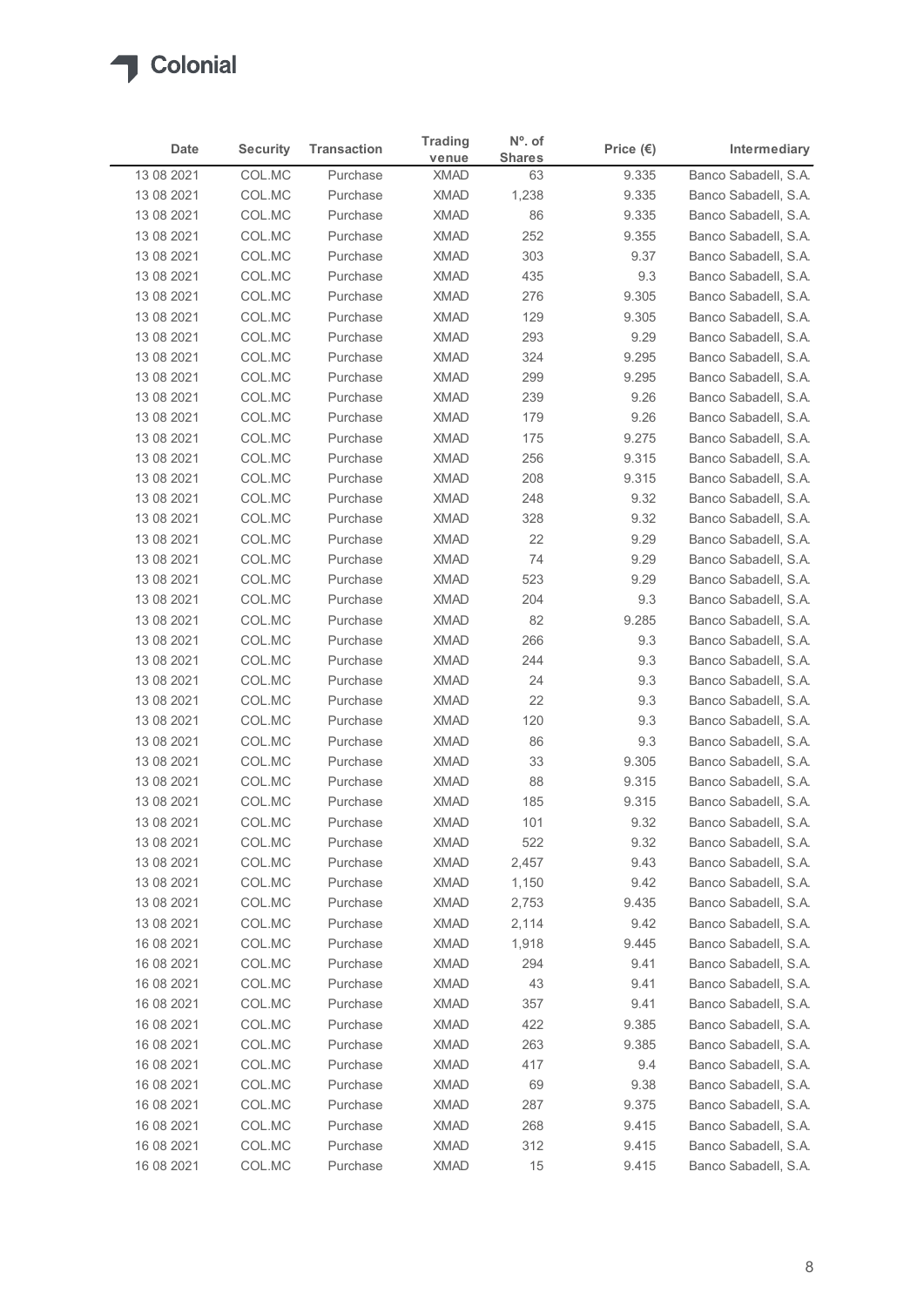

|                          |                  |                      | <b>Trading</b>             | $N^{\circ}$ . of |                    |                                              |
|--------------------------|------------------|----------------------|----------------------------|------------------|--------------------|----------------------------------------------|
| <b>Date</b>              | <b>Security</b>  | <b>Transaction</b>   | venue                      | <b>Shares</b>    | Price $(\epsilon)$ | Intermediary                                 |
| 16 08 2021<br>16 08 2021 | COL.MC<br>COL.MC | Purchase<br>Purchase | <b>XMAD</b><br><b>XMAD</b> | 906<br>81        | 9.38<br>9.435      | Banco Sabadell, S.A.<br>Banco Sabadell, S.A. |
| 16 08 2021               | COL.MC           | Purchase             | <b>XMAD</b>                | 120              | 9.44               | Banco Sabadell, S.A.                         |
| 16 08 2021               | COL.MC           | Purchase             | <b>XMAD</b>                | 174              | 9.43               | Banco Sabadell, S.A.                         |
| 16 08 2021               | COL.MC           | Purchase             | <b>XMAD</b>                | $\overline{1}$   | 9.44               | Banco Sabadell, S.A.                         |
| 16 08 2021               | COL.MC           | Purchase             | <b>XMAD</b>                | 327              | 9.44               | Banco Sabadell, S.A.                         |
| 16 08 2021               | COL.MC<br>COL.MC | Purchase<br>Purchase | <b>XMAD</b><br><b>XMAD</b> | 27               | 9.43               | Banco Sabadell, S.A.<br>Banco Sabadell, S.A. |
| 16 08 2021<br>16 08 2021 | COL.MC           | Purchase             | <b>XMAD</b>                | 331<br>333       | 9.425<br>9.425     | Banco Sabadell, S.A.                         |
| 16 08 2021               | COL.MC           | Purchase             | <b>XMAD</b>                | 20               | 9.355              | Banco Sabadell, S.A.                         |
| 16 08 2021               | COL.MC           | Purchase             | <b>XMAD</b>                | 166              | 9.365              | Banco Sabadell, S.A.                         |
| 16 08 2021               | COL.MC           | Purchase             | <b>XMAD</b>                | 403              | 9.34               | Banco Sabadell, S.A.                         |
| 16 08 2021               | COL.MC           | Purchase             | <b>XMAD</b>                | 411              | 9.34               | Banco Sabadell, S.A.                         |
| 16 08 2021               | COL.MC           | Purchase             | XMAD                       | 69               | 9.34               | Banco Sabadell, S.A.                         |
| 16 08 2021<br>16 08 2021 | COL.MC<br>COL.MC | Purchase<br>Purchase | <b>XMAD</b><br><b>XMAD</b> | 215<br>18        | 9.34<br>9.355      | Banco Sabadell, S.A.<br>Banco Sabadell, S.A. |
| 16 08 2021               | COL.MC           | Purchase             | XMAD                       | 19               | 9.355              | Banco Sabadell, S.A.                         |
| 16 08 2021               | COL.MC           | Purchase             | <b>XMAD</b>                | 10               | 9.335              | Banco Sabadell, S.A.                         |
| 16 08 2021               | COL.MC           | Purchase             | <b>XMAD</b>                | 207              | 9.3                | Banco Sabadell, S.A.                         |
| 16 08 2021               | COL.MC           | Purchase             | <b>XMAD</b>                | 81               | 9.34               | Banco Sabadell, S.A.                         |
| 16 08 2021               | COL.MC           | Purchase             | <b>XMAD</b>                | 343              | 9.38               | Banco Sabadell, S.A.                         |
| 16 08 2021               | COL.MC           | Purchase             | XMAD                       | 100              | 9.375              | Banco Sabadell, S.A.                         |
| 16 08 2021               | COL.MC           | Purchase             | <b>XMAD</b>                | 213              | 9.375              | Banco Sabadell, S.A.                         |
| 16 08 2021<br>16 08 2021 | COL.MC<br>COL.MC | Purchase<br>Purchase | XMAD<br>XMAD               | 294<br>295       | 9.375<br>9.355     | Banco Sabadell, S.A.<br>Banco Sabadell, S.A. |
| 16 08 2021               | COL.MC           | Purchase             | <b>XMAD</b>                | 319              | 9.345              | Banco Sabadell, S.A.                         |
| 16 08 2021               | COL.MC           | Purchase             | <b>XMAD</b>                | 238              | 9.345              | Banco Sabadell, S.A.                         |
| 16 08 2021               | COL.MC           | Purchase             | <b>XMAD</b>                | 565              | 9.355              | Banco Sabadell, S.A.                         |
| 16 08 2021               | COL.MC           | Purchase             | <b>XMAD</b>                | 158              | 9.345              | Banco Sabadell, S.A.                         |
| 16 08 2021               | COL.MC           | Purchase             | <b>XMAD</b>                | 53               | 9.37               | Banco Sabadell, S.A.                         |
| 16 08 2021               | COL.MC           | Purchase             | <b>XMAD</b>                | 293              | 9.38               | Banco Sabadell, S.A.                         |
| 16 08 2021               | COL.MC           | Purchase             | <b>XMAD</b>                | 102              | 9.38               | Banco Sabadell, S.A.                         |
| 16 08 2021<br>16 08 2021 | COL.MC<br>COL.MC | Purchase<br>Purchase | <b>XMAD</b><br><b>XMAD</b> | 147<br>292       | 9.36<br>9.365      | Banco Sabadell, S.A.<br>Banco Sabadell, S.A. |
| 16 08 2021               | COL.MC           | Purchase             | <b>XMAD</b>                | 243              | 9.38               | Banco Sabadell, S.A.                         |
| 16 08 2021               | COL.MC           | Purchase             | <b>XMAD</b>                | 249              | 9.38               | Banco Sabadell, S.A.                         |
| 16 08 2021               | COL.MC           | Purchase             | <b>XMAD</b>                | 268              | 9.365              | Banco Sabadell, S.A.                         |
| 16 08 2021               | COL.MC           | Purchase             | <b>XMAD</b>                | 674              | 9.365              | Banco Sabadell, S.A.                         |
| 16 08 2021               | COL.MC           | Purchase             | <b>XMAD</b>                | 50               | 9.33               | Banco Sabadell, S.A.                         |
| 16 08 2021               | COL.MC           | Purchase             | <b>XMAD</b>                | 306              | 9.33               | Banco Sabadell, S.A.                         |
| 16 08 2021               | COL.MC           | Purchase             | <b>XMAD</b>                | 303              | 9.33               | Banco Sabadell, S.A.                         |
| 16 08 2021               | COL.MC           | Purchase             | <b>XMAD</b>                | 384              | 9.375              | Banco Sabadell, S.A.                         |
| 16 08 2021<br>16 08 2021 | COL.MC<br>COL.MC | Purchase<br>Purchase | <b>XMAD</b><br><b>XMAD</b> | 90<br>256        | 9.37<br>9.355      | Banco Sabadell, S.A.<br>Banco Sabadell, S.A. |
| 16 08 2021               | COL.MC           | Purchase             | <b>XMAD</b>                | 846              | 9.35               | Banco Sabadell, S.A.                         |
| 16 08 2021               | COL.MC           | Purchase             | <b>XMAD</b>                | 743              | 9.35               | Banco Sabadell, S.A.                         |
| 16 08 2021               | COL.MC           | Purchase             | <b>XMAD</b>                | 843              | 9.345              | Banco Sabadell, S.A.                         |
| 16 08 2021               | COL.MC           | Purchase             | <b>XMAD</b>                | 222              | 9.365              | Banco Sabadell, S.A.                         |
| 16 08 2021               | COL.MC           | Purchase             | <b>XMAD</b>                | 12               | 9.37               | Banco Sabadell, S.A.                         |
| 16 08 2021               | COL.MC           | Purchase             | XMAD                       | 310              | 9.365              | Banco Sabadell, S.A.                         |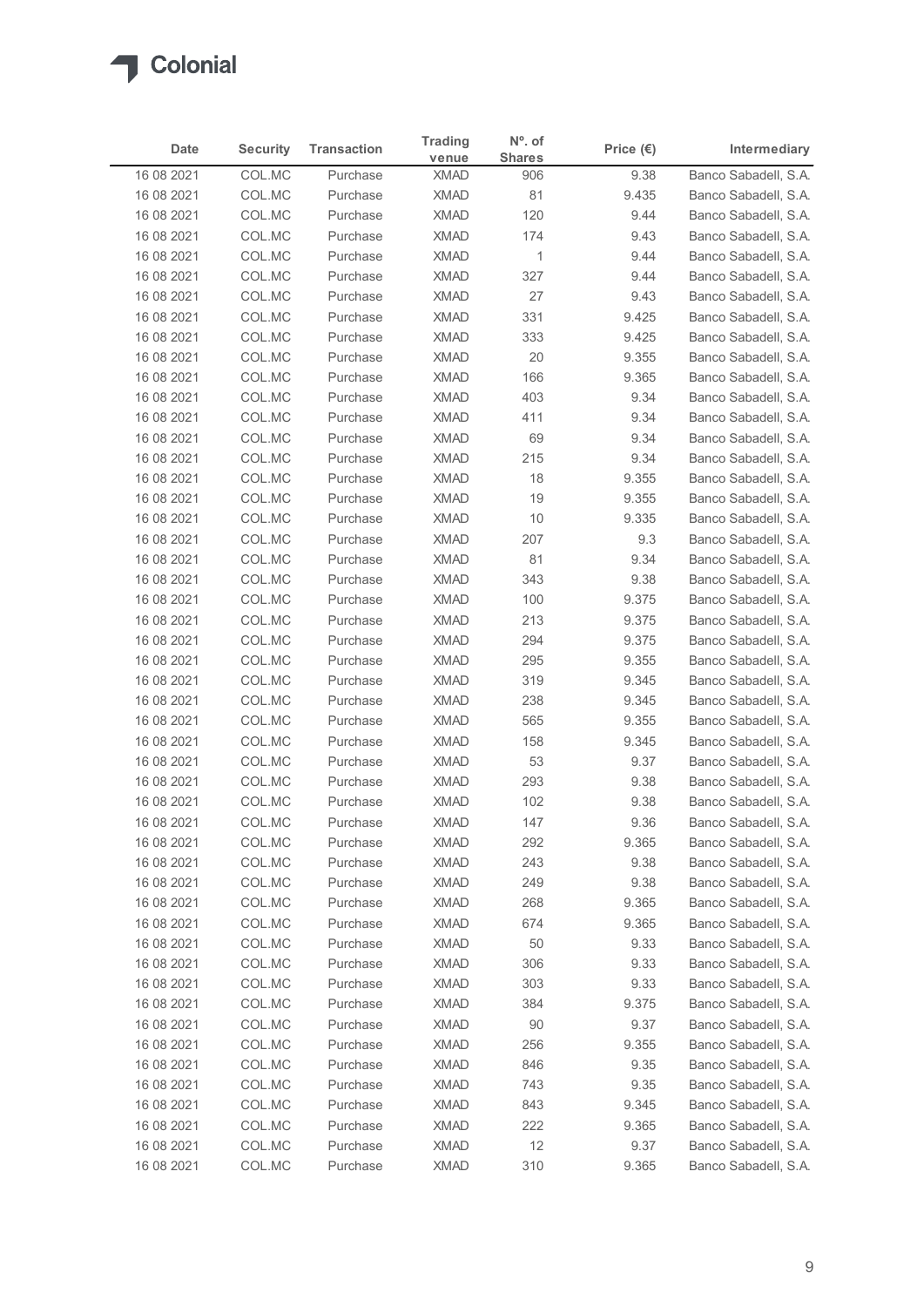

|                          |                  |                      | <b>Trading</b>             | $N^{\circ}$ . of  |                    |                                              |
|--------------------------|------------------|----------------------|----------------------------|-------------------|--------------------|----------------------------------------------|
| <b>Date</b>              | <b>Security</b>  | <b>Transaction</b>   | venue                      | <b>Shares</b>     | Price $(\epsilon)$ | Intermediary                                 |
| 16 08 2021               | COL.MC           | Purchase<br>Purchase | <b>XMAD</b>                | 52                | 9.365              | Banco Sabadell, S.A.                         |
| 16 08 2021<br>16 08 2021 | COL.MC<br>COL.MC | Purchase             | <b>XMAD</b><br><b>XMAD</b> | 197<br>13         | 9.365<br>9.355     | Banco Sabadell, S.A.<br>Banco Sabadell, S.A. |
| 16 08 2021               | COL.MC           | Purchase             | <b>XMAD</b>                | 101               | 9.29               | Banco Sabadell, S.A.                         |
| 16 08 2021               | COL.MC           | Purchase             | <b>XMAD</b>                | 227               | 9.29               | Banco Sabadell, S.A.                         |
| 16 08 2021               | COL.MC           | Purchase             | <b>XMAD</b>                | 275               | 9.285              | Banco Sabadell, S.A.                         |
| 16 08 2021               | COL.MC           | Purchase             | <b>XMAD</b>                | 133               | 9.325              | Banco Sabadell, S.A.                         |
| 16 08 2021               | COL.MC           | Purchase             | <b>XMAD</b>                | 444               | 9.315              | Banco Sabadell, S.A.                         |
| 16 08 2021<br>16 08 2021 | COL.MC<br>COL.MC | Purchase<br>Purchase | <b>XMAD</b><br><b>XMAD</b> | 175<br>892        | 9.3<br>9.3         | Banco Sabadell, S.A.<br>Banco Sabadell, S.A. |
| 16 08 2021               | COL.MC           | Purchase             | <b>XMAD</b>                | 46                | 9.3                | Banco Sabadell, S.A.                         |
| 16 08 2021               | COL.MC           | Purchase             | <b>XMAD</b>                | 167               | 9.295              | Banco Sabadell, S.A.                         |
| 16 08 2021               | COL.MC           | Purchase             | <b>XMAD</b>                | 265               | 9.34               | Banco Sabadell, S.A.                         |
| 16 08 2021               | COL.MC           | Purchase             | XMAD                       | 231               | 9.33               | Banco Sabadell, S.A.                         |
| 16 08 2021               | COL.MC           | Purchase             | <b>XMAD</b>                | 619               | 9.335              | Banco Sabadell, S.A.                         |
| 16 08 2021               | COL.MC           | Purchase             | <b>XMAD</b>                | 12                | 9.34               | Banco Sabadell, S.A.                         |
| 16 08 2021               | COL.MC           | Purchase             | XMAD                       | 37                | 9.34               | Banco Sabadell, S.A.                         |
| 16 08 2021<br>16 08 2021 | COL.MC<br>COL.MC | Purchase<br>Purchase | <b>XMAD</b><br><b>XMAD</b> | 618<br>250        | 9.325<br>9.33      | Banco Sabadell, S.A.<br>Banco Sabadell, S.A. |
| 16 08 2021               | COL.MC           | Purchase             | <b>XMAD</b>                | 326               | 9.32               | Banco Sabadell, S.A.                         |
| 16 08 2021               | COL.MC           | Purchase             | <b>XMAD</b>                | 305               | 9.325              | Banco Sabadell, S.A.                         |
| 16 08 2021               | COL.MC           | Purchase             | XMAD                       | 92                | 9.325              | Banco Sabadell, S.A.                         |
| 16 08 2021               | COL.MC           | Purchase             | <b>XMAD</b>                | 117               | 9.325              | Banco Sabadell, S.A.                         |
| 16 08 2021               | COL.MC           | Purchase             | XMAD                       | 137               | 9.325              | Banco Sabadell, S.A.                         |
| 16 08 2021               | COL.MC           | Purchase             | XMAD                       | 461               | 9.31               | Banco Sabadell, S.A.                         |
| 16 08 2021               | COL.MC           | Purchase             | <b>XMAD</b>                | 526               | 9.3                | Banco Sabadell, S.A.                         |
| 16 08 2021               | COL.MC           | Purchase             | <b>XMAD</b><br><b>XMAD</b> | 61                | 9.3<br>9.315       | Banco Sabadell, S.A.<br>Banco Sabadell, S.A. |
| 16 08 2021<br>16 08 2021 | COL.MC<br>COL.MC | Purchase<br>Purchase | <b>XMAD</b>                | 526<br>219        | 9.315              | Banco Sabadell, S.A.                         |
| 16 08 2021               | COL.MC           | Purchase             | <b>XMAD</b>                | 219               | 9.315              | Banco Sabadell, S.A.                         |
| 16 08 2021               | COL.MC           | Purchase             | <b>XMAD</b>                | 500               | 9.3                | Banco Sabadell, S.A.                         |
| 16 08 2021               | COL.MC           | Purchase             | <b>XMAD</b>                | 22                | 9.305              | Banco Sabadell, S.A.                         |
| 16 08 2021               | COL.MC           | Purchase             | <b>XMAD</b>                | 183               | 9.3                | Banco Sabadell, S.A.                         |
| 16 08 2021               | COL.MC           | Purchase             | <b>XMAD</b>                | 296               | 9.295              | Banco Sabadell, S.A.                         |
| 16 08 2021               | COL.MC           | Purchase             | <b>XMAD</b>                | 3                 | 9.305              | Banco Sabadell, S.A.                         |
| 16 08 2021               | COL.MC           | Purchase             | XMAD                       | 308               | 9.305              | Banco Sabadell, S.A.                         |
| 16 08 2021<br>16 08 2021 | COL.MC<br>COL.MC | Purchase<br>Purchase | <b>XMAD</b><br>XMAD        | $\sqrt{2}$<br>130 | 9.3<br>9.3         | Banco Sabadell, S.A.<br>Banco Sabadell, S.A. |
| 16 08 2021               | COL.MC           | Purchase             | <b>XMAD</b>                | 322               | 9.31               | Banco Sabadell, S.A.                         |
| 16 08 2021               | COL.MC           | Purchase             | <b>XMAD</b>                | 249               | 9.31               | Banco Sabadell, S.A.                         |
| 16 08 2021               | COL.MC           | Purchase             | <b>XMAD</b>                | 318               | 9.325              | Banco Sabadell, S.A.                         |
| 16 08 2021               | COL.MC           | Purchase             | <b>XMAD</b>                | 309               | 9.325              | Banco Sabadell, S.A.                         |
| 16 08 2021               | COL.MC           | Purchase             | <b>XMAD</b>                | 180               | 9.325              | Banco Sabadell, S.A.                         |
| 16 08 2021               | COL.MC           | Purchase             | <b>XMAD</b>                | 286               | 9.32               | Banco Sabadell, S.A.                         |
| 16 08 2021               | COL.MC           | Purchase             | <b>XMAD</b>                | 240               | 9.325              | Banco Sabadell, S.A.                         |
| 16 08 2021               | COL.MC           | Purchase             | <b>XMAD</b>                | 197<br>56         | 9.34               | Banco Sabadell, S.A.                         |
| 16 08 2021<br>16 08 2021 | COL.MC<br>COL.MC | Purchase<br>Purchase | <b>XMAD</b><br><b>XMAD</b> | 354               | 9.345<br>9.345     | Banco Sabadell, S.A.<br>Banco Sabadell, S.A. |
|                          | COL.MC           | Purchase             | <b>XMAD</b>                | 244               | 9.33               | Banco Sabadell, S.A.                         |
| 16 08 2021               |                  |                      |                            |                   |                    |                                              |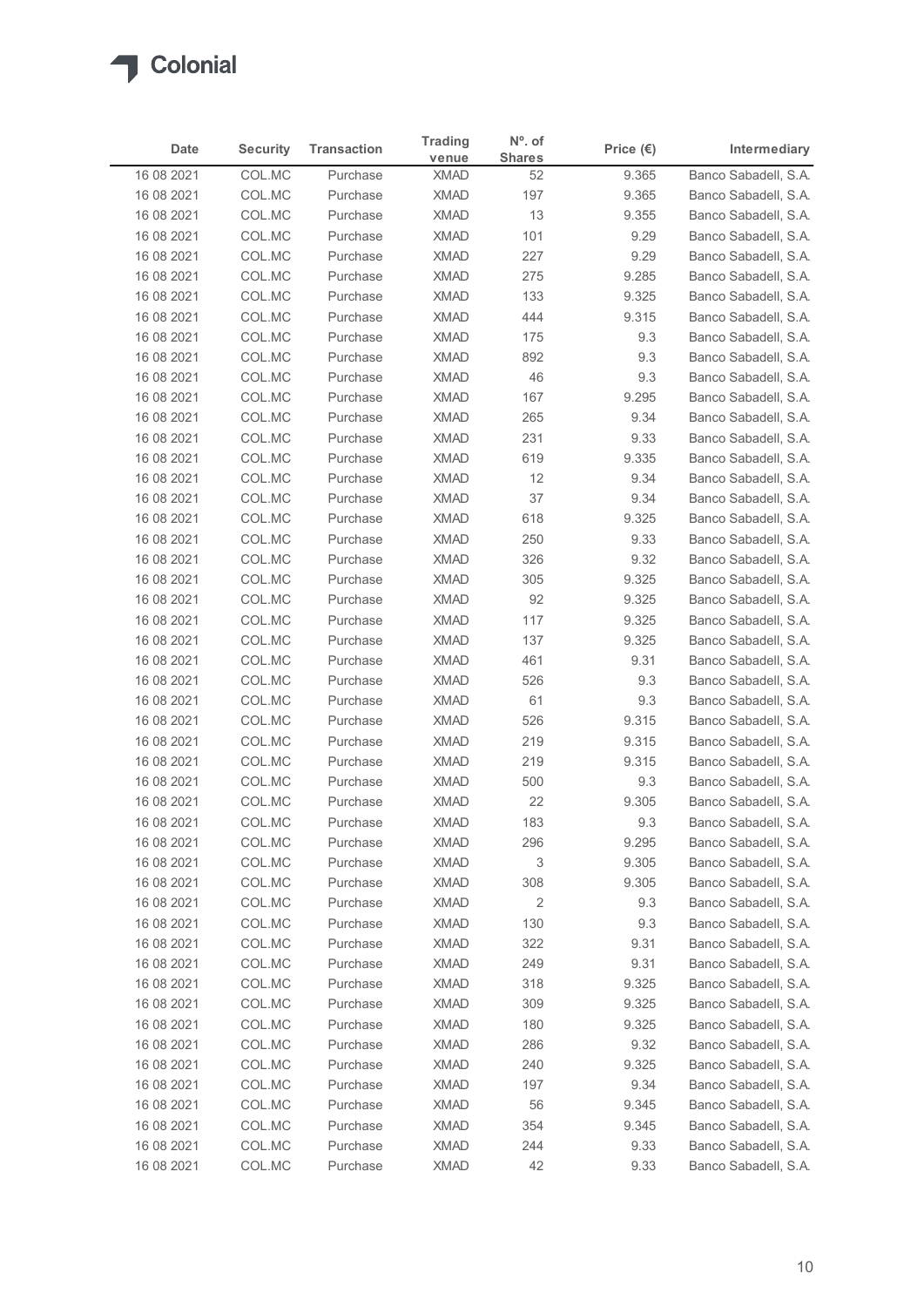

|                          |                  |                      | <b>Trading</b>             | $N^{\circ}$ . of      |                    |                                              |
|--------------------------|------------------|----------------------|----------------------------|-----------------------|--------------------|----------------------------------------------|
| <b>Date</b>              | <b>Security</b>  | <b>Transaction</b>   | venue                      | <b>Shares</b>         | Price $(\epsilon)$ | Intermediary                                 |
| 16 08 2021               | COL.MC           | Purchase<br>Purchase | <b>XMAD</b>                | 511                   | 9.33               | Banco Sabadell, S.A.                         |
| 16 08 2021<br>16 08 2021 | COL.MC<br>COL.MC | Purchase             | <b>XMAD</b><br><b>XMAD</b> | 639<br>$\overline{9}$ | 9.33<br>9.33       | Banco Sabadell, S.A.<br>Banco Sabadell, S.A. |
| 16 08 2021               | COL.MC           | Purchase             | <b>XMAD</b>                | 162                   | 9.305              | Banco Sabadell, S.A.                         |
| 16 08 2021               | COL.MC           | Purchase             | <b>XMAD</b>                | 427                   | 9.305              | Banco Sabadell, S.A.                         |
| 16 08 2021               | COL.MC           | Purchase             | <b>XMAD</b>                | 23                    | 9.305              | Banco Sabadell, S.A.                         |
| 16 08 2021               | COL.MC           | Purchase             | <b>XMAD</b>                | 992                   | 9.305              | Banco Sabadell, S.A.                         |
| 16 08 2021               | COL.MC           | Purchase             | <b>XMAD</b>                | 1,297                 | 9.325              | Banco Sabadell, S.A.                         |
| 16 08 2021               | COL.MC           | Purchase             | <b>XMAD</b>                | 2,736                 | 9.325              | Banco Sabadell, S.A.                         |
| 16 08 2021<br>16 08 2021 | COL.MC<br>COL.MC | Purchase<br>Purchase | <b>XMAD</b><br><b>XMAD</b> | 162<br>8              | 9.31<br>9.33       | Banco Sabadell, S.A.<br>Banco Sabadell, S.A. |
| 16 08 2021               | COL.MC           | Purchase             | <b>XMAD</b>                | 389                   | 9.33               | Banco Sabadell, S.A.                         |
| 16 08 2021               | COL.MC           | Purchase             | <b>XMAD</b>                | 251                   | 9.33               | Banco Sabadell, S.A.                         |
| 16 08 2021               | COL.MC           | Purchase             | XMAD                       | 455                   | 9.295              | Banco Sabadell, S.A.                         |
| 16 08 2021               | COL.MC           | Purchase             | <b>XMAD</b>                | 650                   | 9.295              | Banco Sabadell, S.A.                         |
| 16 08 2021               | COL.MC           | Purchase             | <b>XMAD</b>                | 617                   | 9.295              | Banco Sabadell, S.A.                         |
| 16 08 2021               | COL.MC           | Purchase             | <b>XMAD</b>                | 300                   | 9.3                | Banco Sabadell, S.A.                         |
| 16 08 2021               | COL.MC           | Purchase             | <b>XMAD</b>                | 593                   | 9.3                | Banco Sabadell, S.A.                         |
| 17 08 2021               | COL.MC           | Purchase<br>Purchase | <b>XMAD</b><br><b>XMAD</b> | 760                   | 9.3<br>9.3         | Banco Sabadell, S.A.<br>Banco Sabadell, S.A. |
| 17 08 2021<br>17 08 2021 | COL.MC<br>COL.MC | Purchase             | <b>XMAD</b>                | 1,044<br>232          | 9.3                | Banco Sabadell, S.A.                         |
| 17 08 2021               | COL.MC           | Purchase             | XMAD                       | 32                    | 9.3                | Banco Sabadell, S.A.                         |
| 17 08 2021               | COL.MC           | Purchase             | <b>XMAD</b>                | 221                   | 9.3                | Banco Sabadell, S.A.                         |
| 17 08 2021               | COL.MC           | Purchase             | <b>XMAD</b>                | 165                   | 9.3                | Banco Sabadell, S.A.                         |
| 17 08 2021               | COL.MC           | Purchase             | <b>XMAD</b>                | 226                   | 9.3                | Banco Sabadell, S.A.                         |
| 17 08 2021               | COL.MC           | Purchase             | <b>XMAD</b>                | 847                   | 9.3                | Banco Sabadell, S.A.                         |
| 17 08 2021               | COL.MC           | Purchase             | <b>XMAD</b>                | 639                   | 9.3                | Banco Sabadell, S.A.                         |
| 17 08 2021               | COL.MC           | Purchase             | <b>XMAD</b>                | 80                    | 9.28               | Banco Sabadell, S.A.                         |
| 17 08 2021               | COL.MC           | Purchase             | <b>XMAD</b>                | 599                   | 9.28               | Banco Sabadell, S.A.                         |
| 17 08 2021<br>17 08 2021 | COL.MC<br>COL.MC | Purchase<br>Purchase | <b>XMAD</b><br><b>XMAD</b> | 1,558<br>554          | 9.28<br>9.295      | Banco Sabadell, S.A.<br>Banco Sabadell, S.A. |
| 17 08 2021               | COL.MC           | Purchase             | <b>XMAD</b>                | 58                    | 9.295              | Banco Sabadell, S.A.                         |
| 17 08 2021               | COL.MC           | Purchase             | <b>XMAD</b>                | 315                   | 9.295              | Banco Sabadell, S.A.                         |
| 17 08 2021               | COL.MC           | Purchase             | <b>XMAD</b>                | 230                   | 9.295              | Banco Sabadell, S.A.                         |
| 17 08 2021               | COL.MC           | Purchase             | <b>XMAD</b>                | 292                   | 9.315              | Banco Sabadell, S.A.                         |
| 17 08 2021               | COL.MC           | Purchase             | <b>XMAD</b>                | 570                   | 9.3                | Banco Sabadell, S.A.                         |
| 17 08 2021               | COL.MC           | Purchase             | <b>XMAD</b>                | 1,157                 | 9.295              | Banco Sabadell, S.A.                         |
| 17 08 2021               | COL.MC           | Purchase             | <b>XMAD</b>                | 512                   | 9.295              | Banco Sabadell, S.A.                         |
| 17 08 2021               | COL.MC           | Purchase             | <b>XMAD</b>                | 165                   | 9.36               | Banco Sabadell, S.A.                         |
| 17 08 2021<br>17 08 2021 | COL.MC<br>COL.MC | Purchase<br>Purchase | <b>XMAD</b><br><b>XMAD</b> | 480<br>776            | 9.335<br>9.335     | Banco Sabadell, S.A.<br>Banco Sabadell, S.A. |
| 17 08 2021               | COL.MC           | Purchase             | <b>XMAD</b>                | 85                    | 9.335              | Banco Sabadell, S.A.                         |
| 17 08 2021               | COL.MC           | Purchase             | <b>XMAD</b>                | 677                   | 9.345              | Banco Sabadell, S.A.                         |
| 17 08 2021               | COL.MC           | Purchase             | <b>XMAD</b>                | 274                   | 9.345              | Banco Sabadell, S.A.                         |
| 17 08 2021               | COL.MC           | Purchase             | <b>XMAD</b>                | 328                   | 9.36               | Banco Sabadell, S.A.                         |
| 17 08 2021               | COL.MC           | Purchase             | <b>XMAD</b>                | 34                    | 9.34               | Banco Sabadell, S.A.                         |
| 17 08 2021               | COL.MC           | Purchase             | <b>XMAD</b>                | 275                   | 9.325              | Banco Sabadell, S.A.                         |
| 17 08 2021               | COL.MC           | Purchase             | <b>XMAD</b>                | 19                    | 9.325              | Banco Sabadell, S.A.                         |
| 17 08 2021               | COL.MC           | Purchase             | <b>XMAD</b>                | 382                   | 9.325              | Banco Sabadell, S.A.                         |
| 17 08 2021               | COL.MC           | Purchase             | XMAD                       | 896                   | 9.335              | Banco Sabadell, S.A.                         |